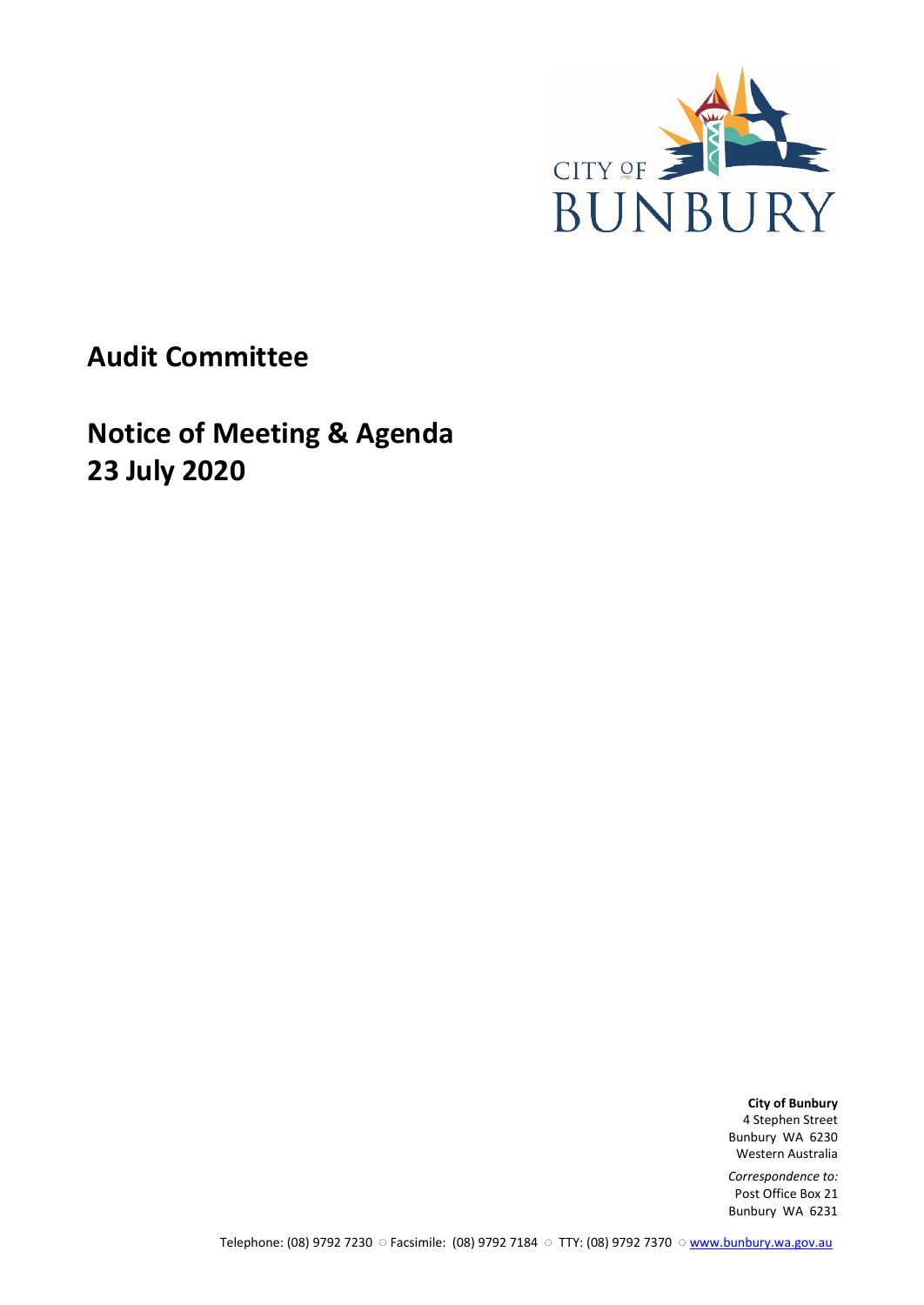

# **Audit Committee Terms of Reference**

*The duties and responsibilities of the committee will be:*

- *a) Provide guidance and assistance to Council as to the carrying out the functions of the local government in relation to audits and matters related to financial management;*
- *b) Meet with the auditor once in each year and provide a report to Council on the matters discussed and outcome of those discussions;*
- *c) Liaise with the CEO to ensure that the local government does everything in its power to:* 
	- *- assist the auditor to conduct the audit and carry out his or her other duties under the Local Government Act 1995; and* 
		- *- ensure that audits are conducted successfully and expeditiously;*
- *d) Examine the reports of the auditor after receiving a report from the CEO on the matters to:* 
	- *- determine if any matters raised require action to be taken by the local government; and*
	- *- oversee the implementation of any action so determined in respect of those matters;*
- *e) Review the report prepared by the CEO on any actions taken in respect of any matters raised in the report of the auditor and presenting the report to Council for adoption prior to the end of the next financial year or 6 months after the last report prepared by the auditor is received, whichever is the latest in time;*
- *f) Review the scope of the internal audit plan and program and its effectiveness;*
- *g) Review the appropriateness of special internal audit assignments undertaken by internal audit at the request of Council or the CEO;*
- *h) Review the level of resources allocated to internal audit and the scope of its authority;*
- *i) Review reports of internal audits, monitor the implementation of recommendations made by the audit and review the extent to which Council and management reacts to matters raised;*
- *j) Facilitate liaison between the internal and external auditor to promote compatibility, to the extent appropriate, between their audit programs;*
- *k) Review the local government's draft annual financial report, focusing on:* 
	- *- accounting policies and practices;*
	- *- changes to accounting policies and practices;*
	- *- the process used in making significant accounting estimates;*
	- *- significant adjustments to the financial report (if any) arising from the audit process;*
	- *- compliance with accounting standards and other reporting requirements; and* 
		- *- significant variances from prior years;*
- *l) Consider and recommend adoption of the annual financial report to Council. Review any significant changes that may arise subsequent to any such recommendation but before the annual financial report is signed;*
- *m) Address issues brought to the attention of the committee, including responding to requests from Council for advice that are within the parameters of the committee's terms of reference;*
- *n) Seek information or obtain expert advice through the CEO on matters of concern within the scope of the committee's terms of reference following authorisation from the Council;*
- *o) Review the annual Compliance Audit Return and report to the council the results of that review,*
- *p) Having regard to the culture and capability of the organisation, consider the CEO's reviews of the appropriateness and effectiveness of the local government's systems and procedures in regard to risk management, internal control and legislative compliance, required to be provided to the committee, and report to the council the results of those reviews;*
- *q) Monitor and advise the CEO when the CEO is carrying out functions in relation to a review of the appropriateness and effectiveness of the local government's systems and procedures in regard to risk management, internal control and legislative compliance;*
- *r) Oversee the implementation of any action required following receipt of the review of the appropriateness and effectiveness of the local government's systems and procedures in regard to risk management, internal control and legislative compliance;*
- *s) Monitor and advise the CEO when the CEO is carrying out functions in relation to a review of the appropriateness and effectiveness of the financial management systems and procedures;*
- *t) Oversee the implementation of any action required following receipt of a review of the appropriateness and effectiveness of the financial management systems and procedures.*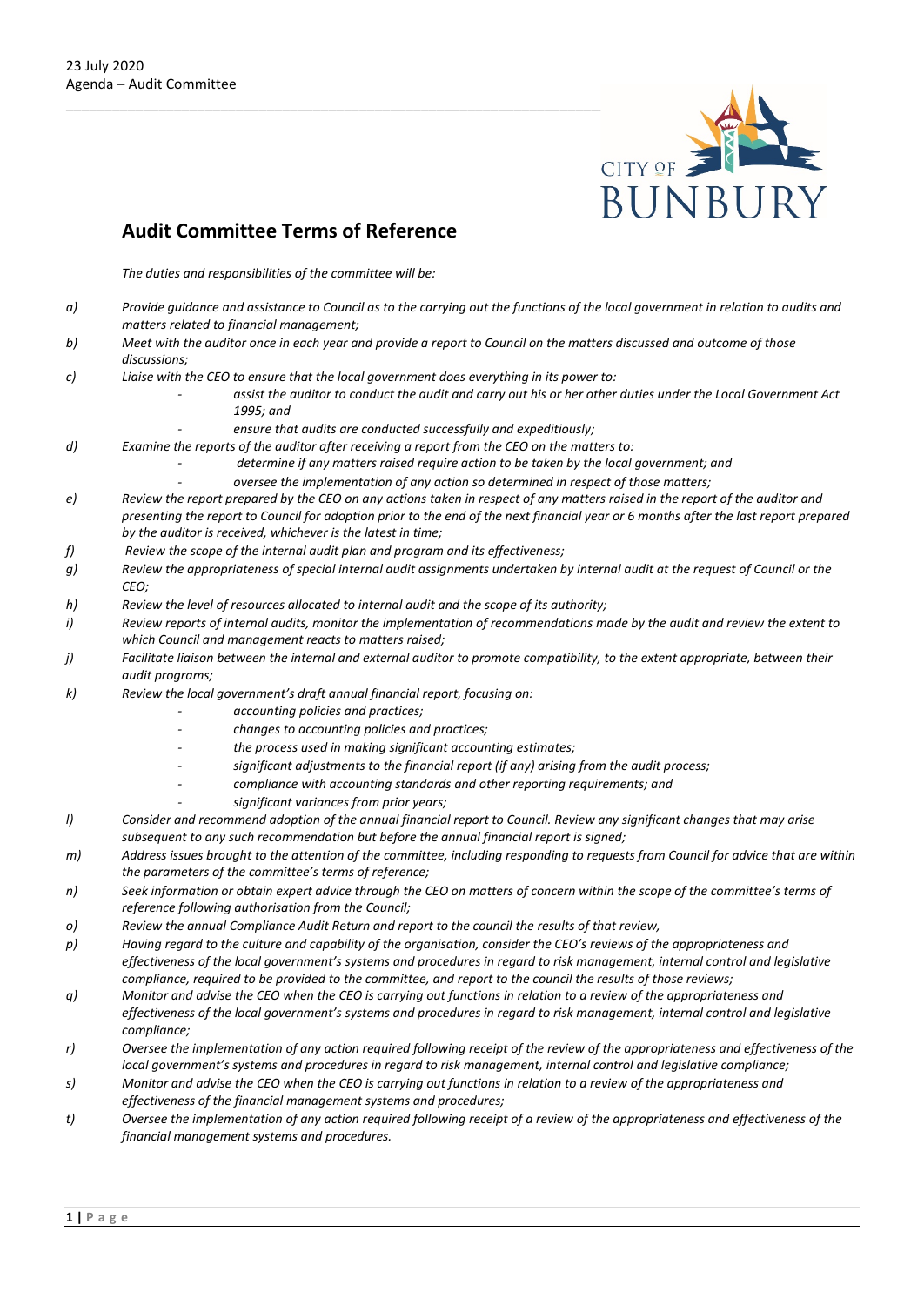# **Acknowledgement of Country**

\_\_\_\_\_\_\_\_\_\_\_\_\_\_\_\_\_\_\_\_\_\_\_\_\_\_\_\_\_\_\_\_\_\_\_\_\_\_\_\_\_\_\_\_\_\_\_\_\_\_\_\_\_\_\_\_\_\_\_\_\_\_\_\_\_\_\_\_\_\_\_\_\_\_\_\_\_\_

We acknowledge the Traditional Custodians of this land, the Wardandi Noongar people, and pay our respects to Elders past, present and future.

# **Audit Committee - Notice of Meeting**

Dear Committee Members

The next meeting of the Audit Committee will be held in the Ocean Room, City of Bunbury Administration Building, 2-4 Stephen Street, Bunbury on **Thursday, 23 July 2020** at 10.00am.

Signed: **Greg Golinski Manager Governance**

# **Agenda 5 March 2020**

Members of the public to note that recommendations made by this committee are not final and will be subject to adoption (or otherwise) at a future meeting of the Bunbury City Council.

#### *Committee Members:*

| <b>Member Name</b>                  | <b>Representing</b>     |
|-------------------------------------|-------------------------|
| Mayor Gary Brennan                  | City of Bunbury         |
| Cr Jaysen Miguel (Presiding Member) | City of Bunbury         |
| Cr Michelle Steck                   | City of Bunbury         |
| Cr Cheryl Kozisek                   | City of Bunbury         |
| Mr Stephen Foster                   | <b>Community Member</b> |
| Mr John Barratt                     | <b>Community Member</b> |

### *Support Staff/Visitors:*

| <b>Name</b>      | <b>Title</b>                                     |
|------------------|--------------------------------------------------|
| Mr Greg Golinski | Manager Governance                               |
| Mr Mal Osborne   | <b>Chief Executive Officer</b>                   |
| Mr David Ransom  | <b>Manager Finance</b>                           |
| Mr Jordan Hunt   | Internal Audit and Business Improvement Officer  |
| Mr Dave Chandler | Director Strategy and Organisational Performance |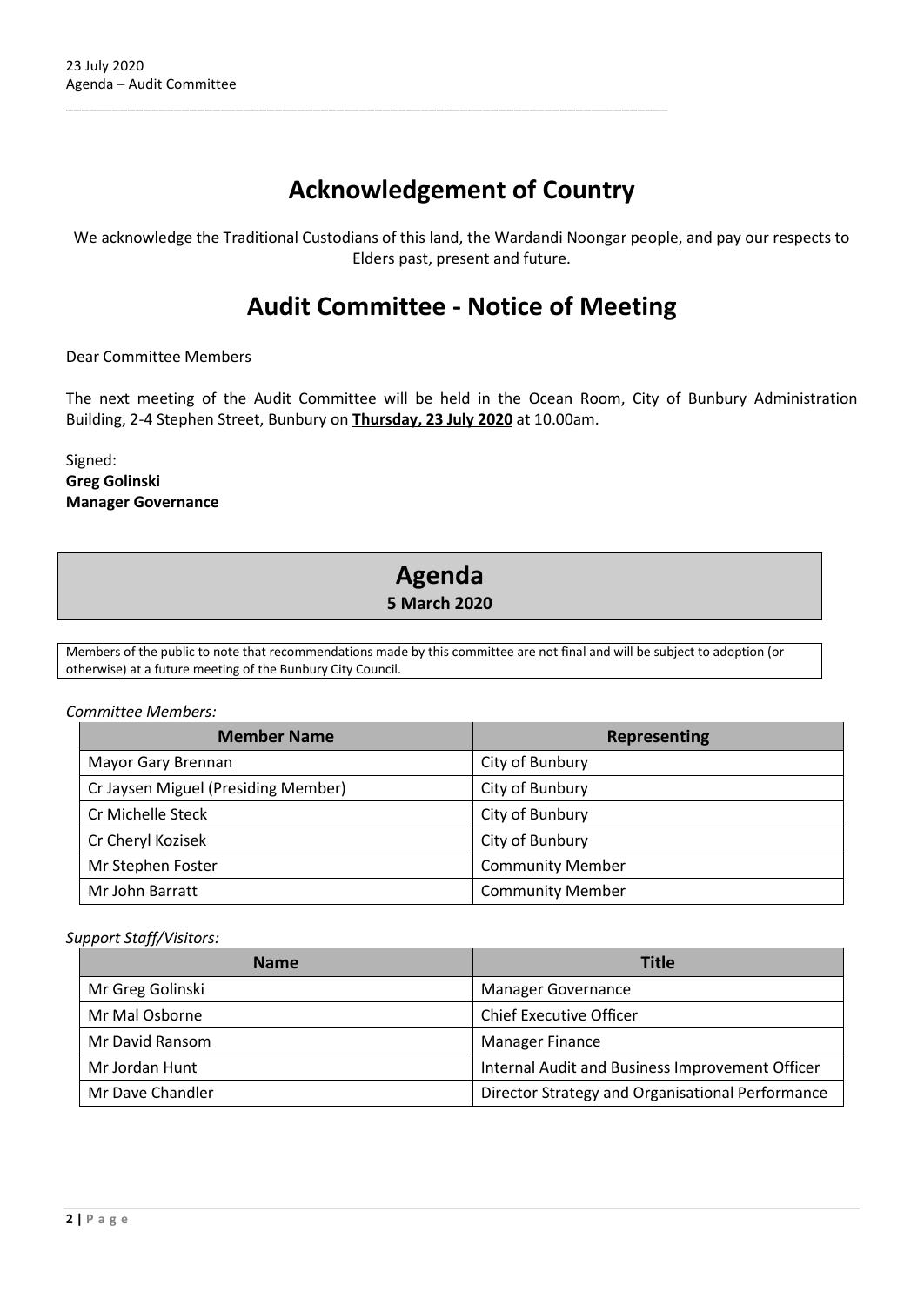#### **1. Declaration of Opening**

The Presiding Member to declare the meeting open.

\_\_\_\_\_\_\_\_\_\_\_\_\_\_\_\_\_\_\_\_\_\_\_\_\_\_\_\_\_\_\_\_\_\_\_\_\_\_\_\_\_\_\_\_\_\_\_\_\_\_\_\_\_\_\_\_\_\_\_\_\_\_\_\_\_\_\_\_\_\_\_\_\_\_\_\_\_\_

#### **2. Disclaimer**

Not applicable to this committee.

### **3. Announcements from the Presiding Member**

#### **4. Attendances**

#### **4.1 Apologies**

Mr John Barratt is an apology.

#### **4.2 Approved Leave of Absence**

#### **5. Declaration of Interest**

IMPORTANT: Committee members to complete a "Disclosure of Interest" form for each item on the agenda in which they wish to disclose a financial/proximity/impartiality interest. They should give the form to the Presiding Member before the meeting commences. After the meeting, the form is to be forwarded to the Administration Services Section for inclusion in the Corporate Financial Disclosures Register.

### **6. Public Question Time**

Not applicable to this committee.

## **7. Confirmation of Minutes**

Committee Decision: Moved \_\_\_\_\_\_\_\_\_\_\_ Seconded \_\_\_\_\_\_\_\_\_

The minutes of the Audit Committee Meeting held on 5 March 2020 are confirmed as a true and accurate record.

CARRIED/LOST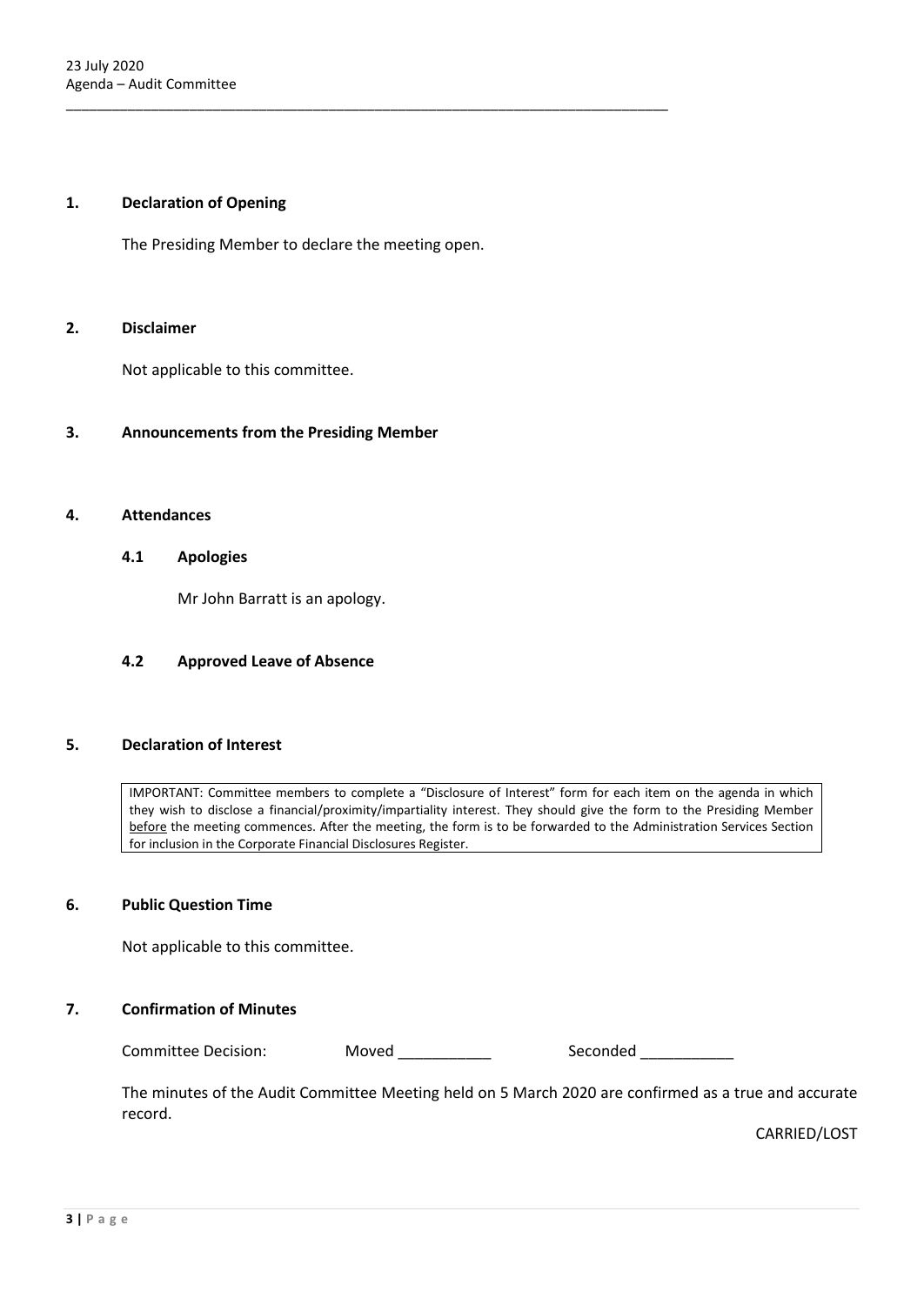# **8. Presentations**

Nil

**9. Method of Dealing with Agenda Business**

\_\_\_\_\_\_\_\_\_\_\_\_\_\_\_\_\_\_\_\_\_\_\_\_\_\_\_\_\_\_\_\_\_\_\_\_\_\_\_\_\_\_\_\_\_\_\_\_\_\_\_\_\_\_\_\_\_\_\_\_\_\_\_\_\_\_\_\_\_\_\_\_\_\_\_\_\_\_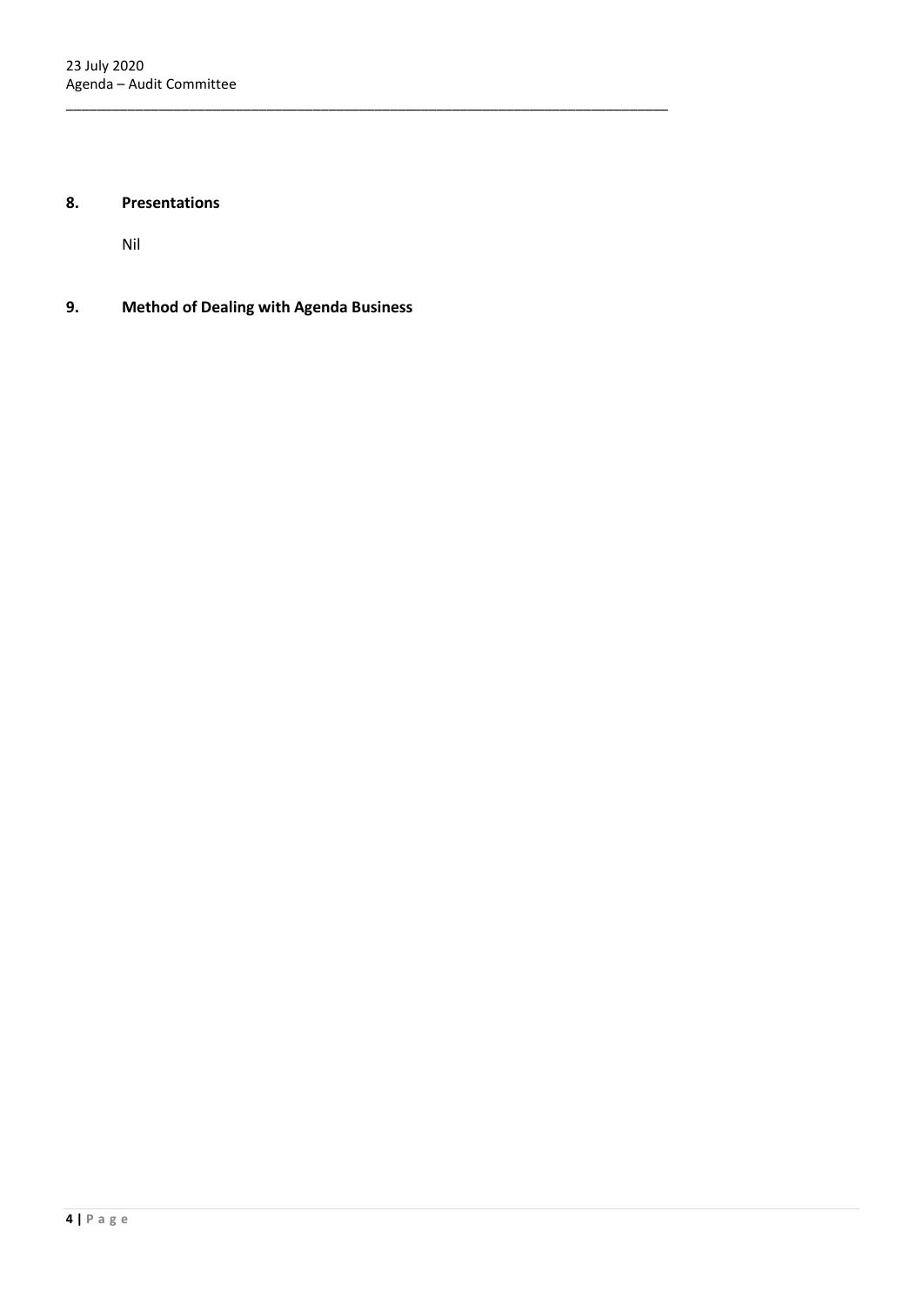### **10. Reports**

#### **10.1 Employee Leave Balances**

| <b>File Ref:</b>            | COB/2718                                    |   |                             |
|-----------------------------|---------------------------------------------|---|-----------------------------|
| <b>Applicant/Proponent:</b> | Internal                                    |   |                             |
| <b>Responsible Officer:</b> | Jordan Hunt, Internal Auditor               |   |                             |
| <b>Responsible Manager:</b> | Odetta Robertson, Manager People and Safety |   |                             |
| <b>Executive:</b>           | Mal Osborne, Chief Executive Officer        |   |                             |
| <b>Authority/Discretion</b> | Advocacy                                    |   | Review                      |
|                             | Executive/Strategic                         |   | Quasi-Judicial              |
|                             | Legislative                                 | Χ | <b>Information Purposes</b> |
| <b>Attachments:</b>         | Appendix 1: Employee Leave Balances         |   |                             |

\_\_\_\_\_\_\_\_\_\_\_\_\_\_\_\_\_\_\_\_\_\_\_\_\_\_\_\_\_\_\_\_\_\_\_\_\_\_\_\_\_\_\_\_\_\_\_\_\_\_\_\_\_\_\_\_\_\_\_\_\_\_\_\_\_\_\_\_\_\_\_\_\_\_\_\_\_\_

### **Summary**

The purpose of this report is to provide the Audit Committee with information relating to Annual Leave Accruals for City staff.

#### **Executive Recommendation**

That the Audit Committee receive the update.

*Voting Requirement: Simple Majority*

### **Strategic Relevance**

| Theme 4       | Our City                                                                       |
|---------------|--------------------------------------------------------------------------------|
| Goal          | Civic leadership, partnerships and sound governance in delivering with and for |
|               | the community                                                                  |
| Objective 4.4 | A skilled organisation, which exercises responsible asset stewardship, sound   |
|               | financial management, and exemplary customer service                           |

### **Regional Impact Statement**

N/A

### **Background**

The CEO has previously been requested by the Committee to provide a recurring report concerning accrued staff leave. This was requested on the basis of the risk presented to the City in carrying excessive leave liabilities.

This report fulfils this requirement.

### **Council Policy Compliance**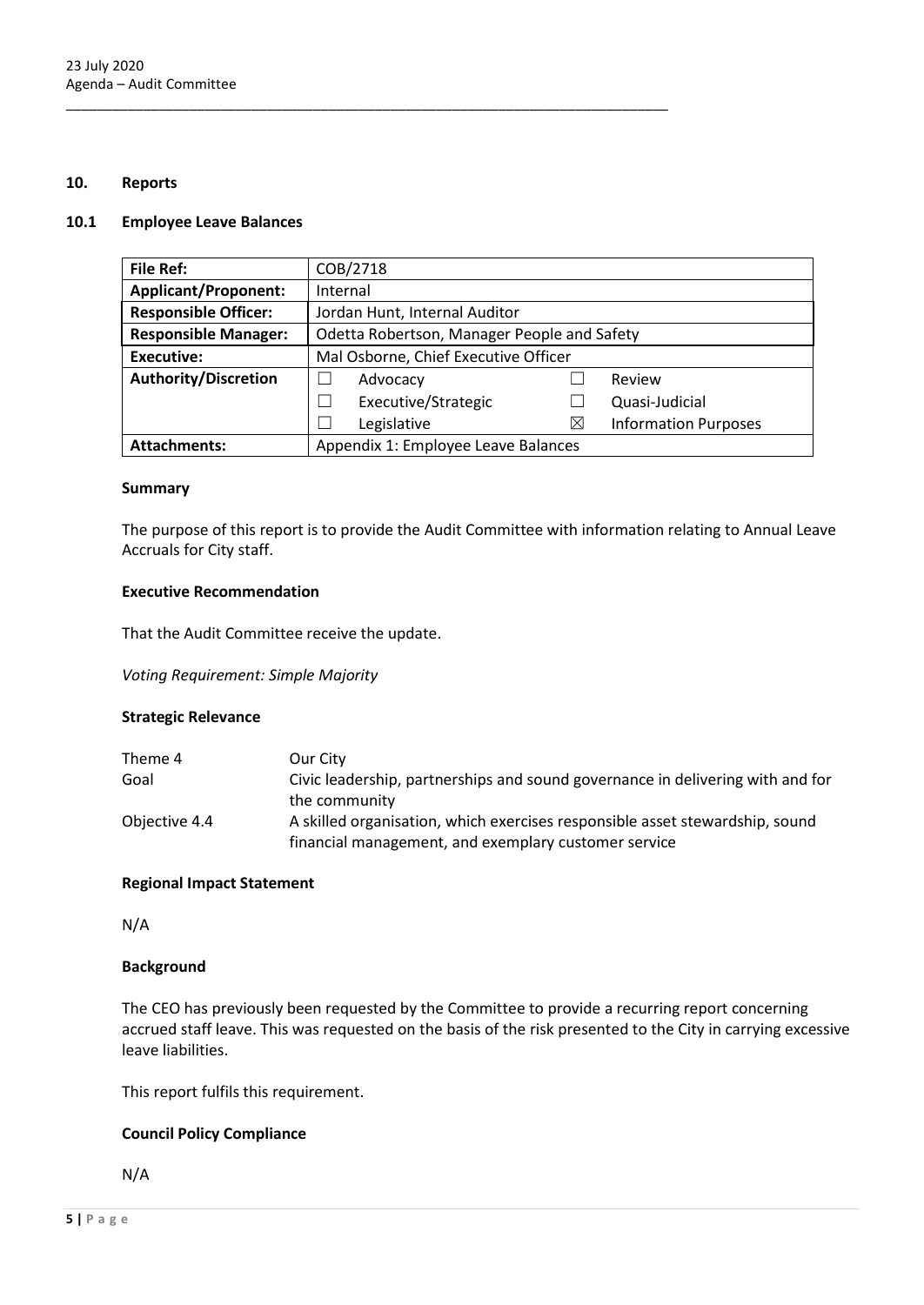### **Legislative Compliance**

N/A

### **Officer Comments**

The attached report (Appendix 1) detail the City's leave liabilities as at 30 June 2020. Note that the figures represent liabilities in excess of annual entitlements (4 or 5 weeks depending on the Officer) and also liabilities in excess of 8 weeks, which is defined by Fair Work Australia as being "excessive".

#### **Analysis of Financial and Budget Implications**

\_\_\_\_\_\_\_\_\_\_\_\_\_\_\_\_\_\_\_\_\_\_\_\_\_\_\_\_\_\_\_\_\_\_\_\_\_\_\_\_\_\_\_\_\_\_\_\_\_\_\_\_\_\_\_\_\_\_\_\_\_\_\_\_\_\_\_\_\_\_\_\_\_\_\_\_\_\_

N/A

**Community Consultation**

N/A

**Councillor/Officer Consultation**

N/A

**Applicant Consultation**

N/A

**Timeline: Council Decision Implementation**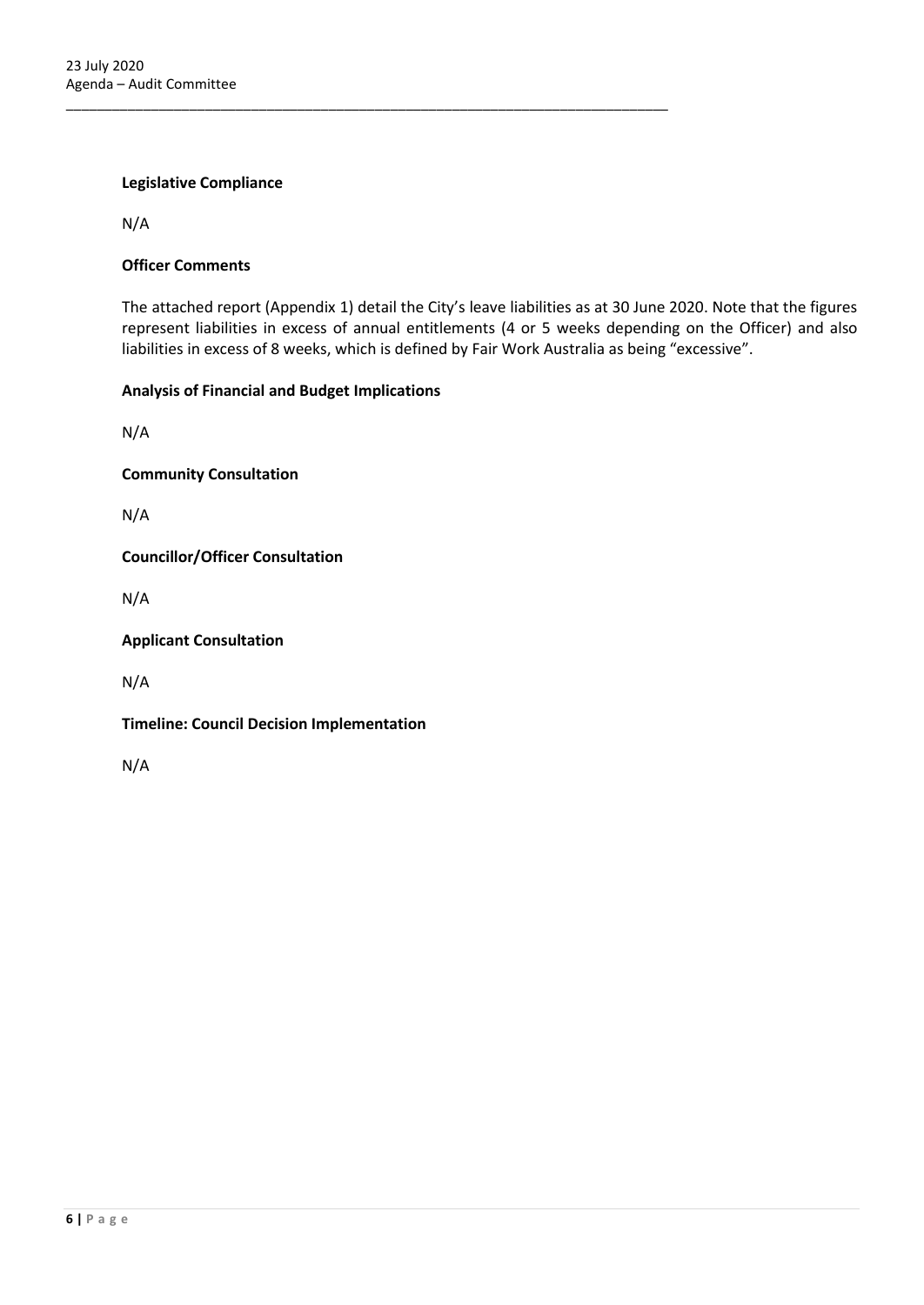#### **10.2 COVID 19 Update**

| <b>File Ref:</b>            |                                                                 |             |                             |
|-----------------------------|-----------------------------------------------------------------|-------------|-----------------------------|
| <b>Applicant/Proponent:</b> | Internal                                                        |             |                             |
| <b>Responsible Officer:</b> | Jordan Hunt, Internal Auditor                                   |             |                             |
| <b>Responsible Manager:</b> | Greg Golinski, Manager Governance                               |             |                             |
| <b>Executive:</b>           | Dave Chandler, Director Strategy and Organisational Performance |             |                             |
| <b>Authority/Discretion</b> | Advocacy                                                        |             | Review                      |
|                             | Executive/Strategic                                             |             | Quasi-Judicial              |
|                             | Legislative                                                     | $\boxtimes$ | <b>Information Purposes</b> |
| <b>Attachments:</b>         | Nil                                                             |             |                             |

#### **Summary**

The purpose of this report is to provide an update to the Audit Committee regarding the City's response to the COVID-19 pandemic since the previous Audit Committee meeting held on 5 March 2020.

#### **Executive Recommendation**

The Audit Committee note the information provided in this report.

\_\_\_\_\_\_\_\_\_\_\_\_\_\_\_\_\_\_\_\_\_\_\_\_\_\_\_\_\_\_\_\_\_\_\_\_\_\_\_\_\_\_\_\_\_\_\_\_\_\_\_\_\_\_\_\_\_\_\_\_\_\_\_\_\_\_\_\_\_\_\_\_\_\_\_\_\_\_

*Voting Requirement: Simple Majority*

### **Strategic Relevance**

| Theme 4       | Our City                                                                       |
|---------------|--------------------------------------------------------------------------------|
| Goal          | Civic leadership, partnerships and sound governance in delivering with and for |
|               | the community                                                                  |
| Objective 4.4 | A skilled organisation, which exercises responsible asset stewardship, sound   |
|               | financial management, and exemplary customer service                           |

### **Regional Impact Statement**

N/A

### **Background**

COVID-19 is a disease caused by a new form of coronavirus and was first reported in December 2019 in Wuhan City, China. The World Health Organization (WHO) announced COVID-19 as a pandemic on the 30<sup>th</sup> of January 2020. The coronavirus is highly contagious and as such has had a severe impact throughout the world's economies, communications, travel and supply chains. The Health response to the COVID-19 pandemic placed unprecedented financial uncertainty on Government, businesses, not-forprofit organisations and the wider community.

To respond to the ever-evolving challenges of the COVID-19 pandemic, the City of Bunbury has had to be proactive and agile in its operations and decision making. To achieve this, Council received several briefings as well as formal reports for decision such as the City's recovery plan and amendments to its existing delegation to the CEO. Involving the Audit Committee during this period has not been practical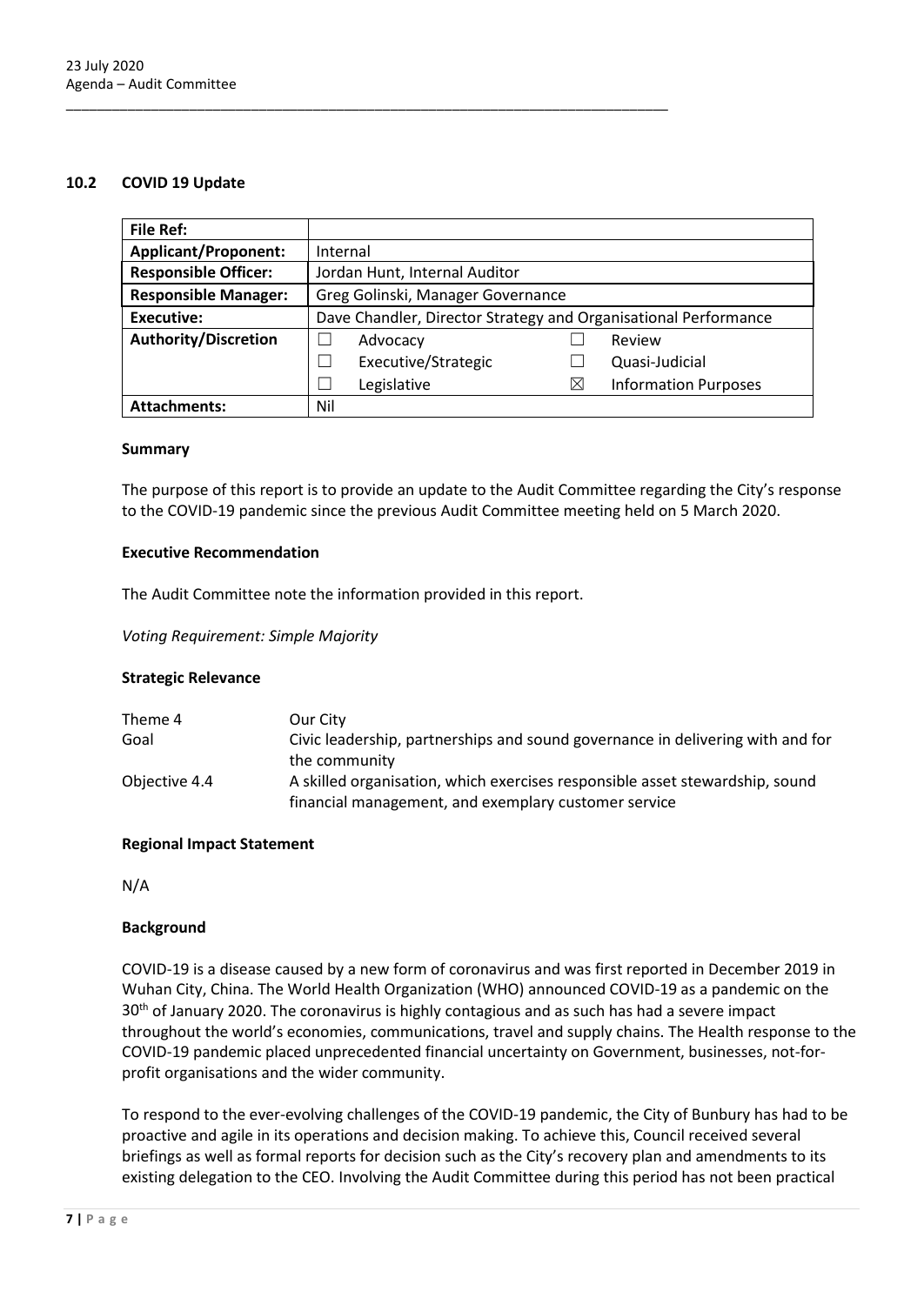given the situations rapid rate of change and the requirement to include all Elected Members in decision making.

\_\_\_\_\_\_\_\_\_\_\_\_\_\_\_\_\_\_\_\_\_\_\_\_\_\_\_\_\_\_\_\_\_\_\_\_\_\_\_\_\_\_\_\_\_\_\_\_\_\_\_\_\_\_\_\_\_\_\_\_\_\_\_\_\_\_\_\_\_\_\_\_\_\_\_\_\_\_

This report has been prepared to update the independent members of the Audit Committee regarding the City of Bunbury's response to COVID-19.

### **Council Policy Compliance**

N/A

### **Legislative Compliance**

N/A

### **Officer Comments**

The City of Bunbury formed the Emergency Coordination Team on 16 March 2020. The team comprised City officers across several departments and levels whose responsibility was to determine the organisation's approach to managing the COVID-19 pandemic.

The Emergency Coordination Team prepared the City of Bunbury Relief and Recovery Plan – COVID-19 from which several reports and decisions were required to be taken to Council.

The following reports were provided to Council for noting and decision making;

### COVID-19 – A City of Bunbury Response 31/03/2020

The purpose of this report was to allow Council to consider a Relief and Recovery plan that incorporates key actions to provide support to residents, businesses and employees. The plan involved setting the FY21 budget on a zero rate rise and zero increase to fees and charges basis along with easing the organisations processes regarding accounts receivable collection. Further to this Council made amendments to its existing delegation to the CEO (1.1.16 Defer, Grant Discounts, Waive or Write Off Debts), which will enable the City to make timely decisions in the context of its COVID-19 response.

# Proposed Council Policy: COVID-19 Financial Hardship 14/04/2020

The purpose of this report was for Council to adopt a new policy entitled COVID-19 Financial Hardship. The purpose of the policy gives effect to the City's commitment to support the whole community to meet the unprecedented challenges arising from the COVID19 pandemic, recognising that these challenges have and will continue to result in financial hardship for much of the community. The Policy's intent is to ensure that the City offers a fair, equitable, consistent and dignified support to ratepayers suffering hardship, while treating all members of the community with respect and understanding at this difficult time.

City of Bunbury Relief and Recovery Plan – COVID-19 14/04/2020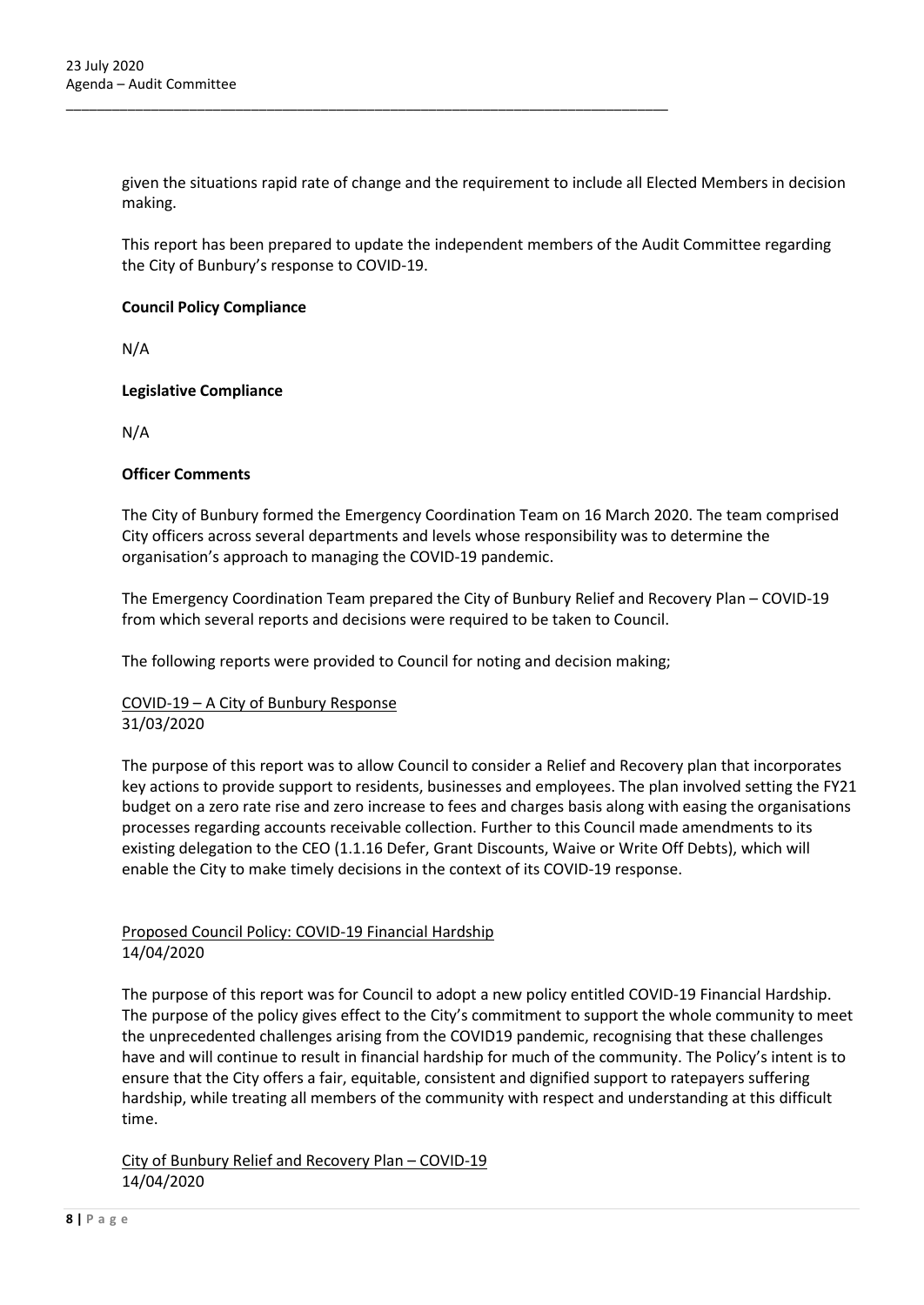The purpose of the report was to inform Council of the content of the City of Bunbury Relief and Recovery Plan – COVID-19 as prepared by the City's Emergency Coordination Team. The Plan details appropriate actions for a three-stage response to the COVID-19 pandemic, summarising:

1. Those measures that have already been enacted (Stage 1);

\_\_\_\_\_\_\_\_\_\_\_\_\_\_\_\_\_\_\_\_\_\_\_\_\_\_\_\_\_\_\_\_\_\_\_\_\_\_\_\_\_\_\_\_\_\_\_\_\_\_\_\_\_\_\_\_\_\_\_\_\_\_\_\_\_\_\_\_\_\_\_\_\_\_\_\_\_\_

2. Immediate measures to be actioned between the time of decision and 30 June 2020 (stage 2); and

3. Actions and measures to be considered as part of the long-term recovery from the COVID-19 pandemic, from 2020/21 onwards (stage 3).

## Local Recovery Coordination Working Group – Minutes and Recommendation of Grant Funding Program 26/05/2020

The City of Bunbury formed the Local Recovery Coordination Working Group consisting of Elected Members, Executives and key City officers. The mission of the group is to minimise the impacts of the COVID-19 pandemic upon the community, both economically and socially.

At the meeting held on 14 May 2020 the group recommended that Council allocate \$100,000 towards the proposed 'Bunbury Small Business Support Program' and 'Bunbury Business and Industry Organisation Support Program' and to roll them out to eligible organisations.

The objectives of both programs are to allow organisations to:

- Adapt their business operations to retain staff
- Provide much needed goods and services that are in short supply
- Better position themselves to plan for recovery
- Increase their digital and e-commerce capabilities
- Increase their knowledge, develop new skills, knowledge and build resilience

In addition to the summary of key reports and decisions provided to Council during the COVID-19 pandemic, the CEO and Director Strategy and Organisational Performance will provide a verbal update to the City's final budget position. At time of writing, the City's 2020/21 budget is still under development.

### **Analysis of Financial and Budget Implications**

N/A

**Community Consultation**

N/A

# **Councillor/Officer Consultation**

N/A

### **Timeline: Council Decision Implementation**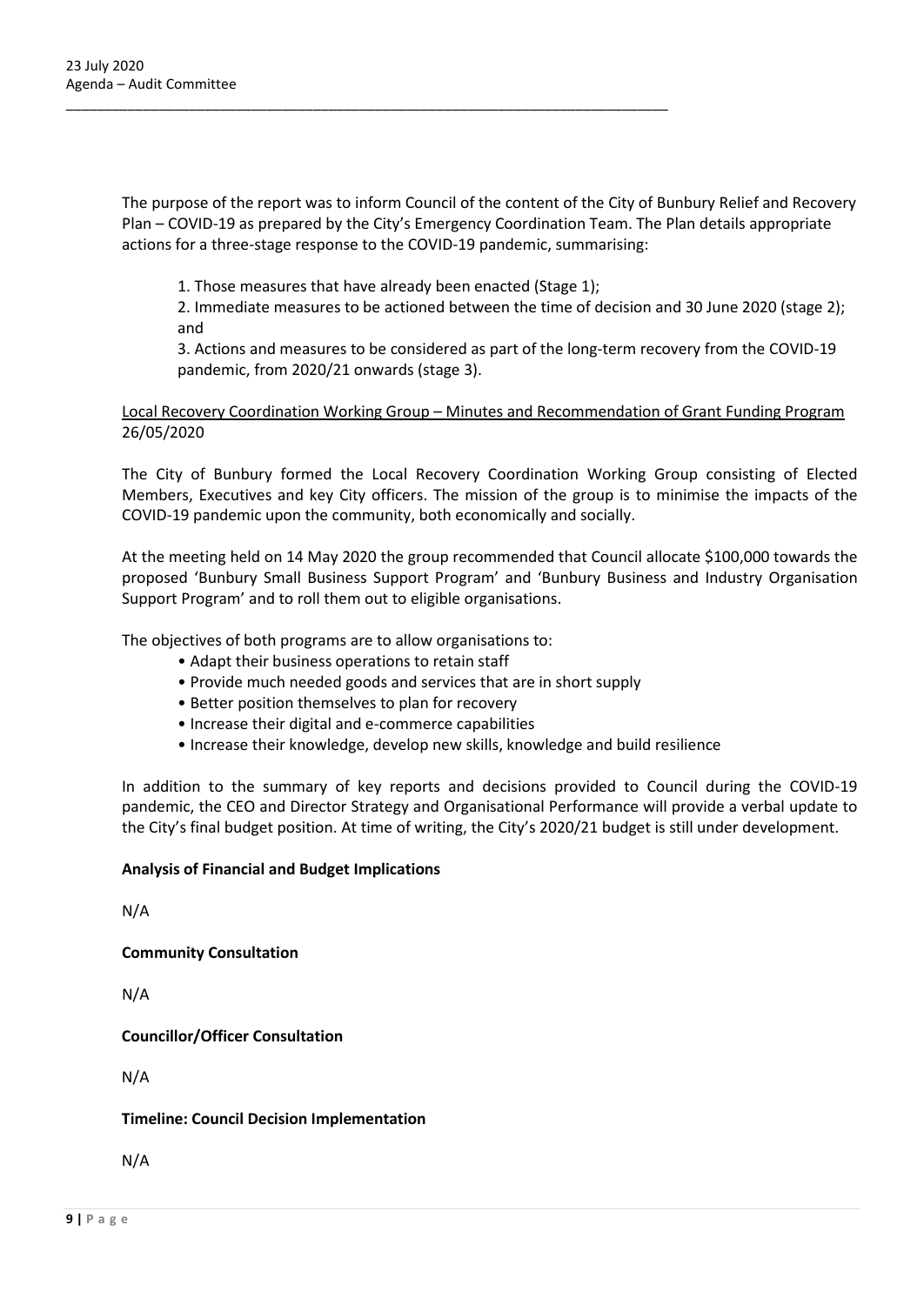#### **10.3 Audit Findings Database**

| <b>File Ref:</b>            |                                                                 |           |                             |
|-----------------------------|-----------------------------------------------------------------|-----------|-----------------------------|
| <b>Applicant/Proponent:</b> | Internal                                                        |           |                             |
| <b>Responsible Officer:</b> | Jordan Hunt, Internal Auditor                                   |           |                             |
| <b>Responsible Manager:</b> | Greg Golinski, Manager Governance                               |           |                             |
| <b>Executive:</b>           | Dave Chandler, Director Strategy and Organisational Performance |           |                             |
| <b>Authority/Discretion</b> | Advocacy                                                        |           | Review                      |
|                             | Executive/Strategic                                             |           | Quasi-Judicial              |
|                             | Legislative                                                     | $\bowtie$ | <b>Information Purposes</b> |
| <b>Attachments:</b>         | Appendix 2: CONFIDENTIAL Audit Findings Database                |           |                             |

\_\_\_\_\_\_\_\_\_\_\_\_\_\_\_\_\_\_\_\_\_\_\_\_\_\_\_\_\_\_\_\_\_\_\_\_\_\_\_\_\_\_\_\_\_\_\_\_\_\_\_\_\_\_\_\_\_\_\_\_\_\_\_\_\_\_\_\_\_\_\_\_\_\_\_\_\_\_

#### **Summary**

The City of Bunbury has established a database and follow-up process to monitor and ensure that management's actions to audit findings (both internal and external) have been effectively implemented.

The database (as presented at Appendix 2) is presented to the Audit Committee for information and discussion as necessary.

#### **Executive Recommendation**

The Committee note the information provided in this report.

*Voting Requirement: Simple Majority*

### **Strategic Relevance**

| Theme 4       | Our City                                                                       |
|---------------|--------------------------------------------------------------------------------|
| Goal          | Civic leadership, partnerships and sound governance in delivering with and for |
|               | the community                                                                  |
| Objective 4.4 | A skilled organisation, which exercises responsible asset stewardship, sound   |
|               | financial management, and exemplary customer service                           |

#### **Regional Impact Statement**

N/A

### **Background**

The International Standards for the Professional Practice of Internal Auditing requires the Internal Audit Coordinator to establish a follow-up process to monitor and ensure that management actions have been effectively implemented or that senior management has accepted the risk of not acting.

Appendix 2 has been developed to capture audit findings from all engagements, both internal and external.

### **Council Policy Compliance**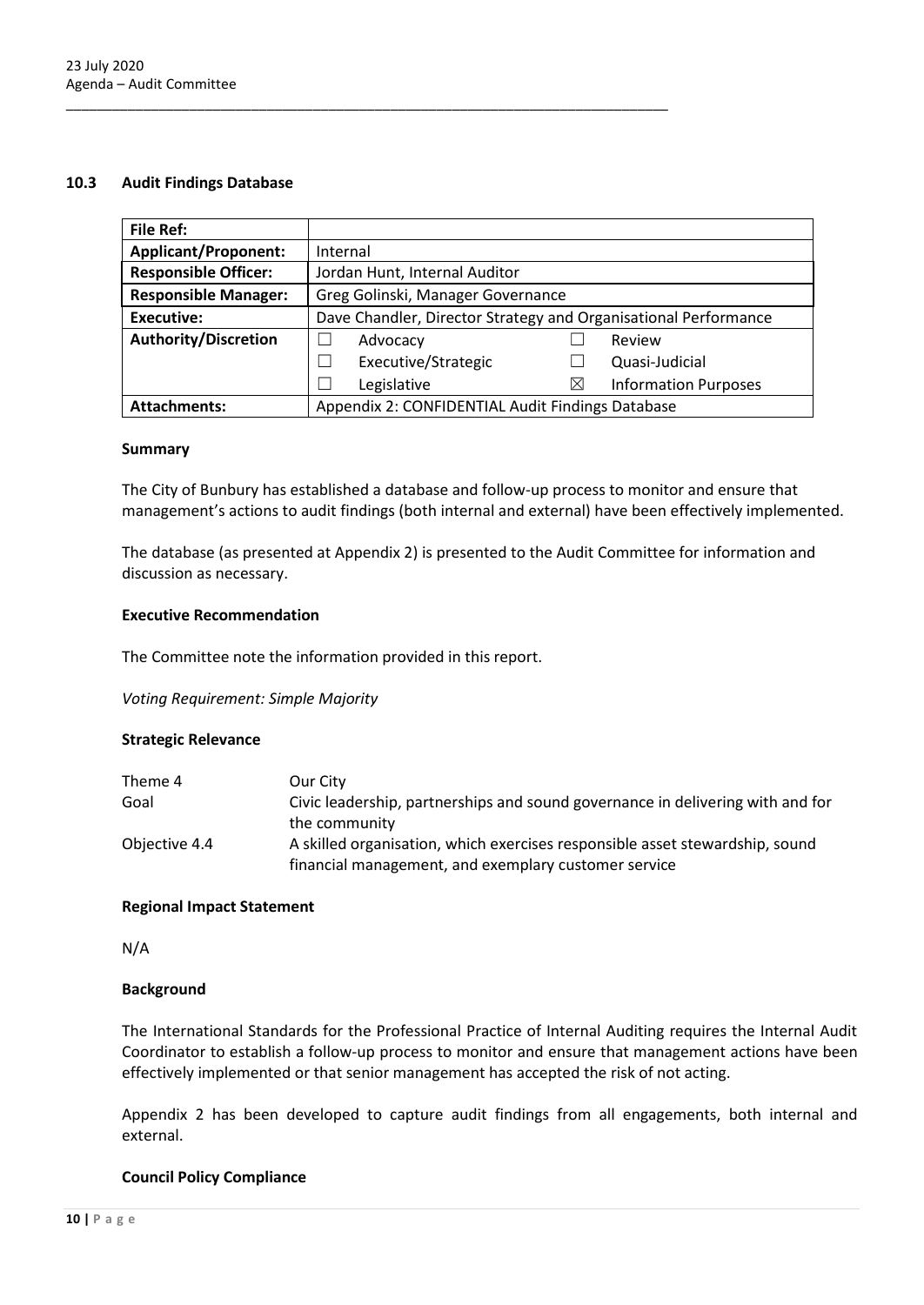N/A

### **Legislative Compliance**

*The International Standards for the Professional Practice of Internal Auditing 2500.A1*

\_\_\_\_\_\_\_\_\_\_\_\_\_\_\_\_\_\_\_\_\_\_\_\_\_\_\_\_\_\_\_\_\_\_\_\_\_\_\_\_\_\_\_\_\_\_\_\_\_\_\_\_\_\_\_\_\_\_\_\_\_\_\_\_\_\_\_\_\_\_\_\_\_\_\_\_\_\_

### **Officer Comments**

The Internal Audit Coordinator will be responsible for capturing the audit findings and monitoring the implementation of management's agreed actions. An updated database will be provided to the Audit Committee at each meeting for consideration.

### **Analysis of Financial and Budget Implications**

N/A

**Community Consultation**

N/A

**Councillor/Officer Consultation**

N/A

**Applicant Consultation**

N/A

### **Timeline: Council Decision Implementation**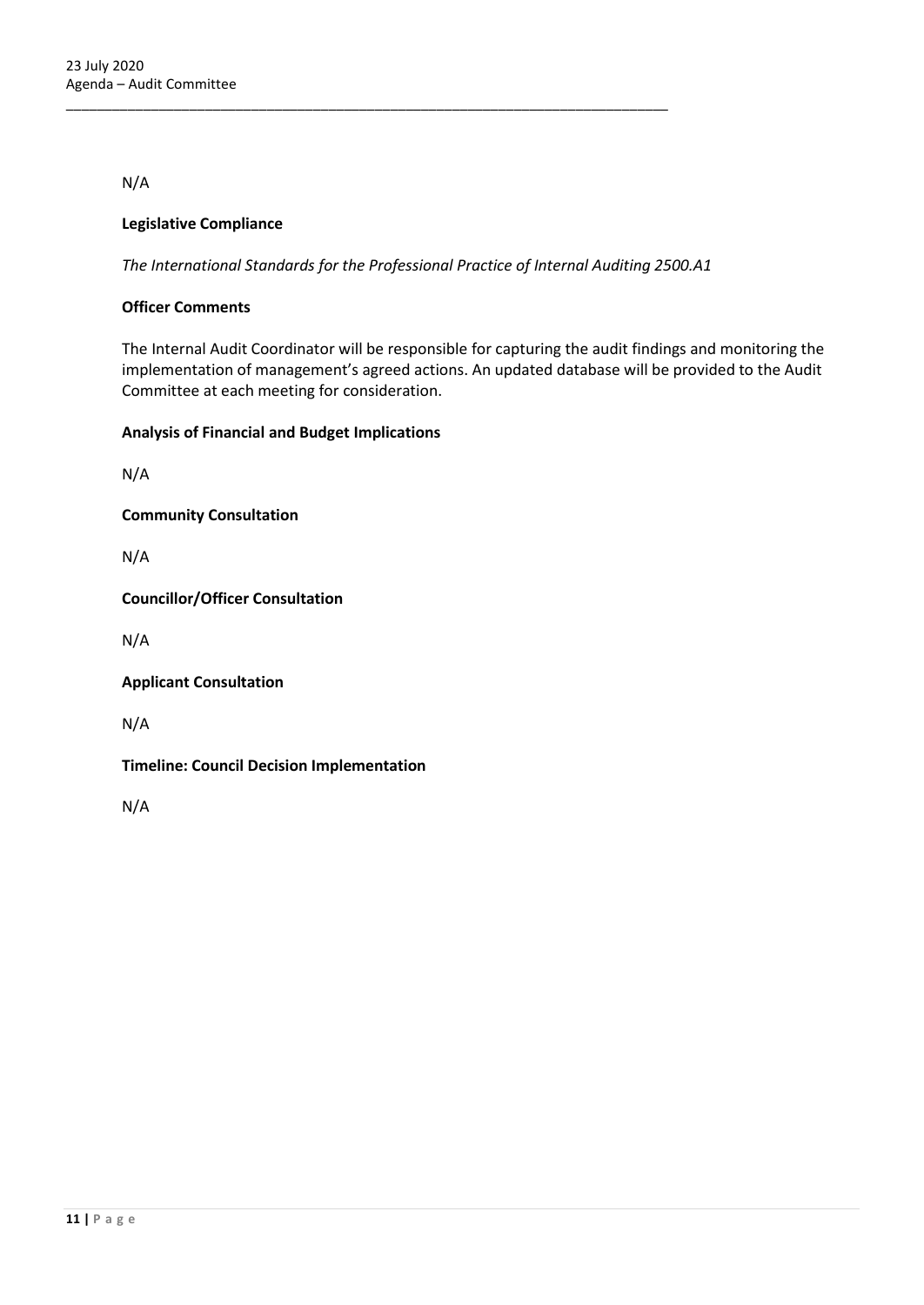#### **10.4 Interim Audit Findings**

| <b>File Ref:</b>            |                                                                 |   |                             |
|-----------------------------|-----------------------------------------------------------------|---|-----------------------------|
| <b>Applicant/Proponent:</b> | Internal                                                        |   |                             |
| <b>Responsible Officer:</b> | Jordan Hunt, Internal Auditor                                   |   |                             |
| <b>Responsible Manager:</b> | Greg Golinski, Manager Governance                               |   |                             |
| <b>Executive:</b>           | Dave Chandler, Director Strategy and Organisational Performance |   |                             |
| <b>Authority/Discretion</b> | Advocacy                                                        |   | Review                      |
|                             | Executive/Strategic                                             |   | Quasi-Judicial              |
|                             | Legislative                                                     | ⊠ | <b>Information Purposes</b> |
| <b>Attachments:</b>         | Appendix 3: CONFIDENTIAL Interim Audit Findings                 |   |                             |

#### **Summary**

AMD Chartered Accountants have completed the interim audit for the year ending 30 June 2020 on behalf of the Office of the Auditor General. The purpose of this report is to provide the Audit Committee with the interim audit results as expressed in the attached management letter.

### **Executive Recommendation**

The Committee note the information provided in this report.

\_\_\_\_\_\_\_\_\_\_\_\_\_\_\_\_\_\_\_\_\_\_\_\_\_\_\_\_\_\_\_\_\_\_\_\_\_\_\_\_\_\_\_\_\_\_\_\_\_\_\_\_\_\_\_\_\_\_\_\_\_\_\_\_\_\_\_\_\_\_\_\_\_\_\_\_\_\_

*Voting Requirement: Simple Majority*

### **Strategic Relevance**

| Theme 4       | Our City                                                                       |
|---------------|--------------------------------------------------------------------------------|
| Goal          | Civic leadership, partnerships and sound governance in delivering with and for |
|               | the community                                                                  |
| Objective 4.4 | A skilled organisation, which exercises responsible asset stewardship, sound   |
|               | financial management, and exemplary customer service                           |

### **Regional Impact Statement**

N/A

### **Background**

The focus of the interim audit was to evaluate the City of Bunbury's overall control environment, but not for expressing an opinion on the effectiveness of internal control, and to obtain an understanding of the key business processes, risks and internal controls relevant to the OAG's audit of the annual financial report.

### **Council Policy Compliance**

City of Bunbury Risk Management Framework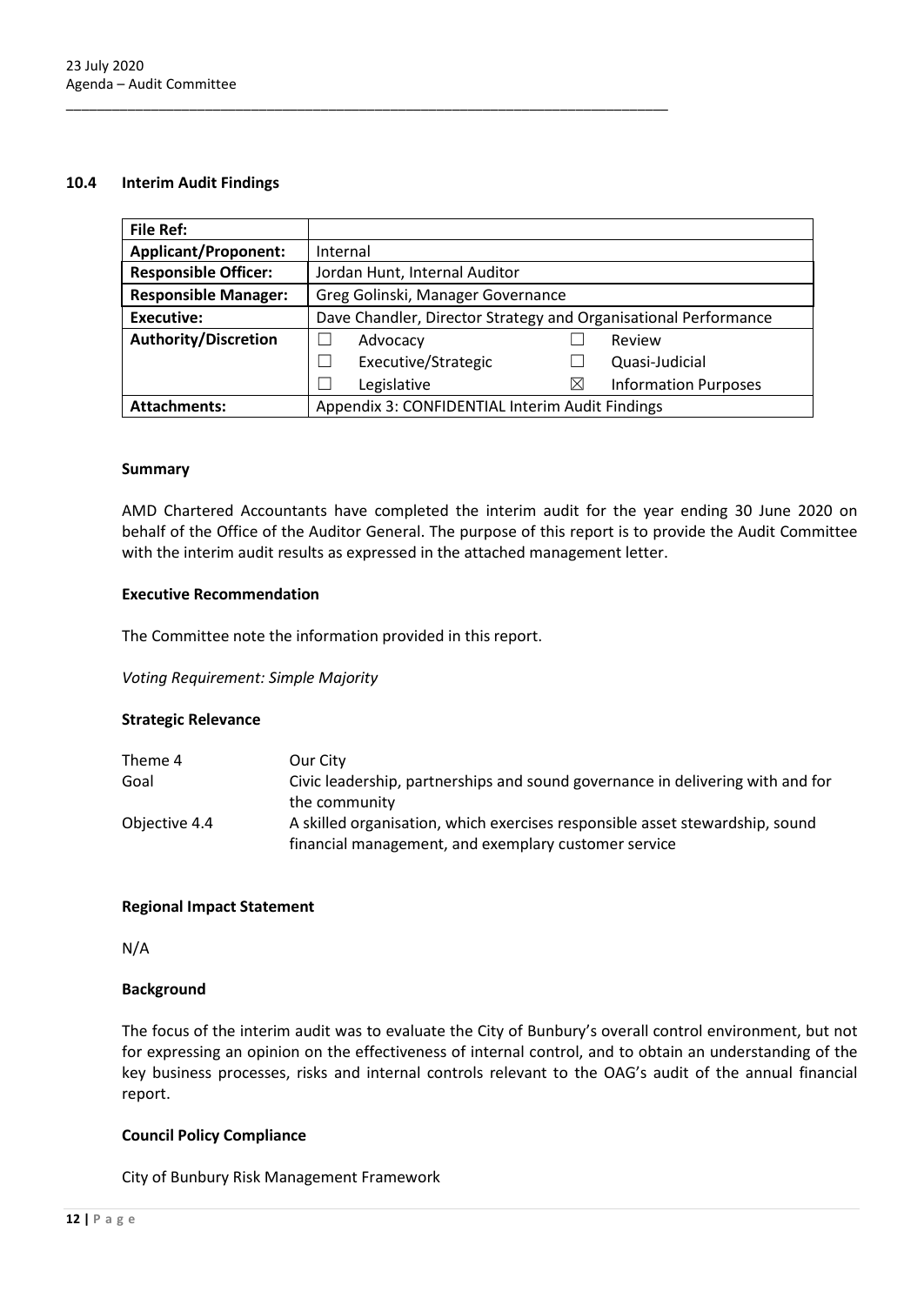- Council Policy Risk Management
- City of Bunbury Risk Management Strategy

\_\_\_\_\_\_\_\_\_\_\_\_\_\_\_\_\_\_\_\_\_\_\_\_\_\_\_\_\_\_\_\_\_\_\_\_\_\_\_\_\_\_\_\_\_\_\_\_\_\_\_\_\_\_\_\_\_\_\_\_\_\_\_\_\_\_\_\_\_\_\_\_\_\_\_\_\_\_

• City of Bunbury Risk Management Plan

City of Bunbury Compliance Framework

• Corporate Guideline: Legislative Compliance

City of Bunbury Internal Control Framework

• Corporate Guideline: Internal Control

### **Legislative Compliance**

Regulation 17 of the *Local Government (Audit) Regulations 1996*

### *r.17. CEO to review certain systems and procedures*

- *(1) The CEO is to review the appropriateness and effectiveness of a local government's systems and procedures in relation to –*
	- *(a) risk management; and (b) internal control; and*
	- *(c) legislative compliance.*
- *(2) The review may relate to any or all of the matters referred to in sub regulation (1)(a), (b) and (c), but each of those matters is to be the subject of a review not less than once in every 3 financial years.*
- *(3) The CEO is to report to the audit committee the results of that review.*

### **Officer Comments**

The attached management letter (Appendix 3) contains a listing of deficiencies in internal control and other matters that were identified during the interim audit. These matters have been discussed with management and their comments have been included on the attachment. The matters reported are limited to those deficiencies that were identified during the interim audit that the OAG have concluded are of enough importance to merit being reported to management.

### **Analysis of Financial and Budget Implications**

N/A

# **Community Consultation**

N/A

# **Councillor/Officer Consultation**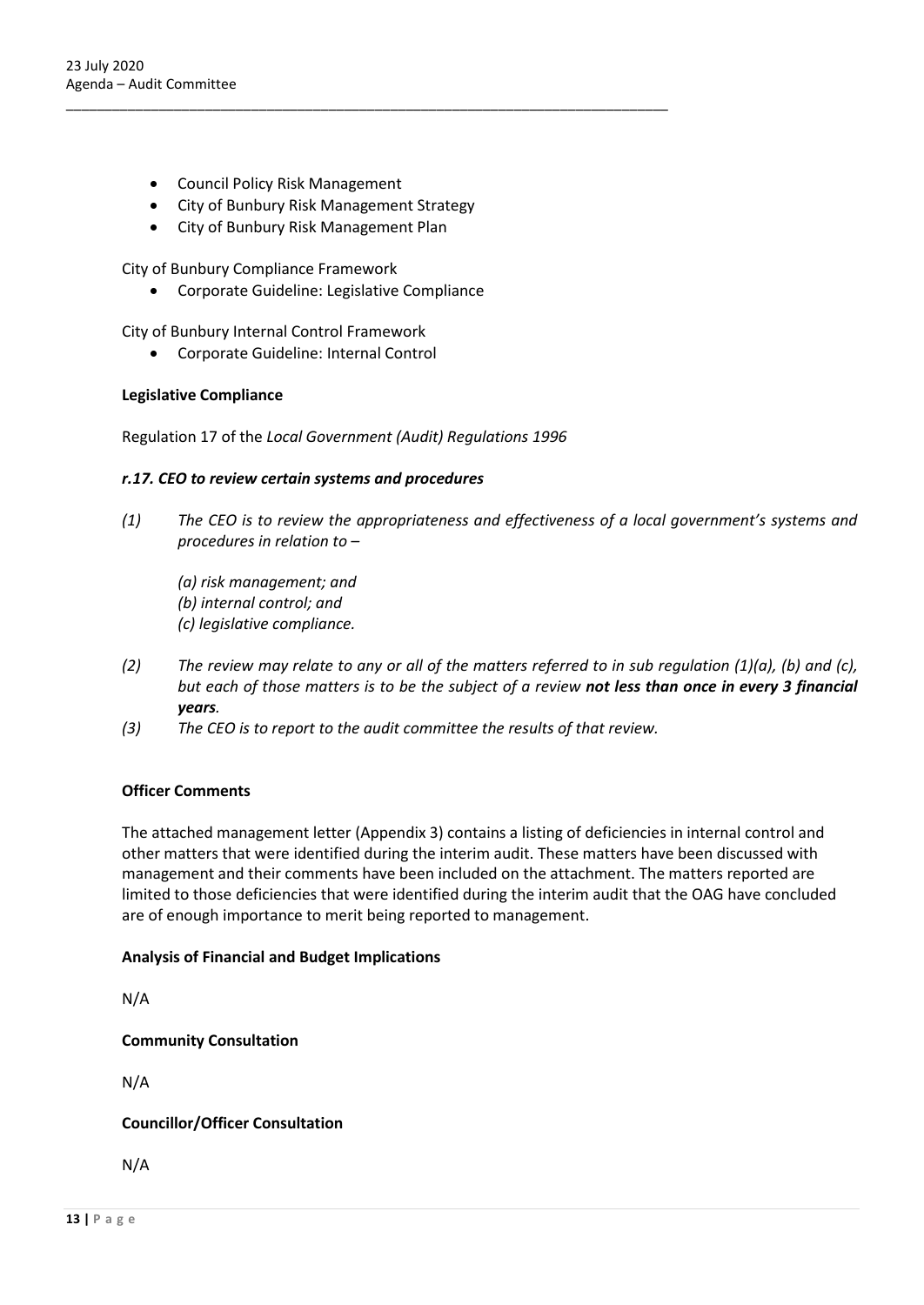# **Applicant Consultation**

N/A

**Timeline: Council Decision Implementation**

\_\_\_\_\_\_\_\_\_\_\_\_\_\_\_\_\_\_\_\_\_\_\_\_\_\_\_\_\_\_\_\_\_\_\_\_\_\_\_\_\_\_\_\_\_\_\_\_\_\_\_\_\_\_\_\_\_\_\_\_\_\_\_\_\_\_\_\_\_\_\_\_\_\_\_\_\_\_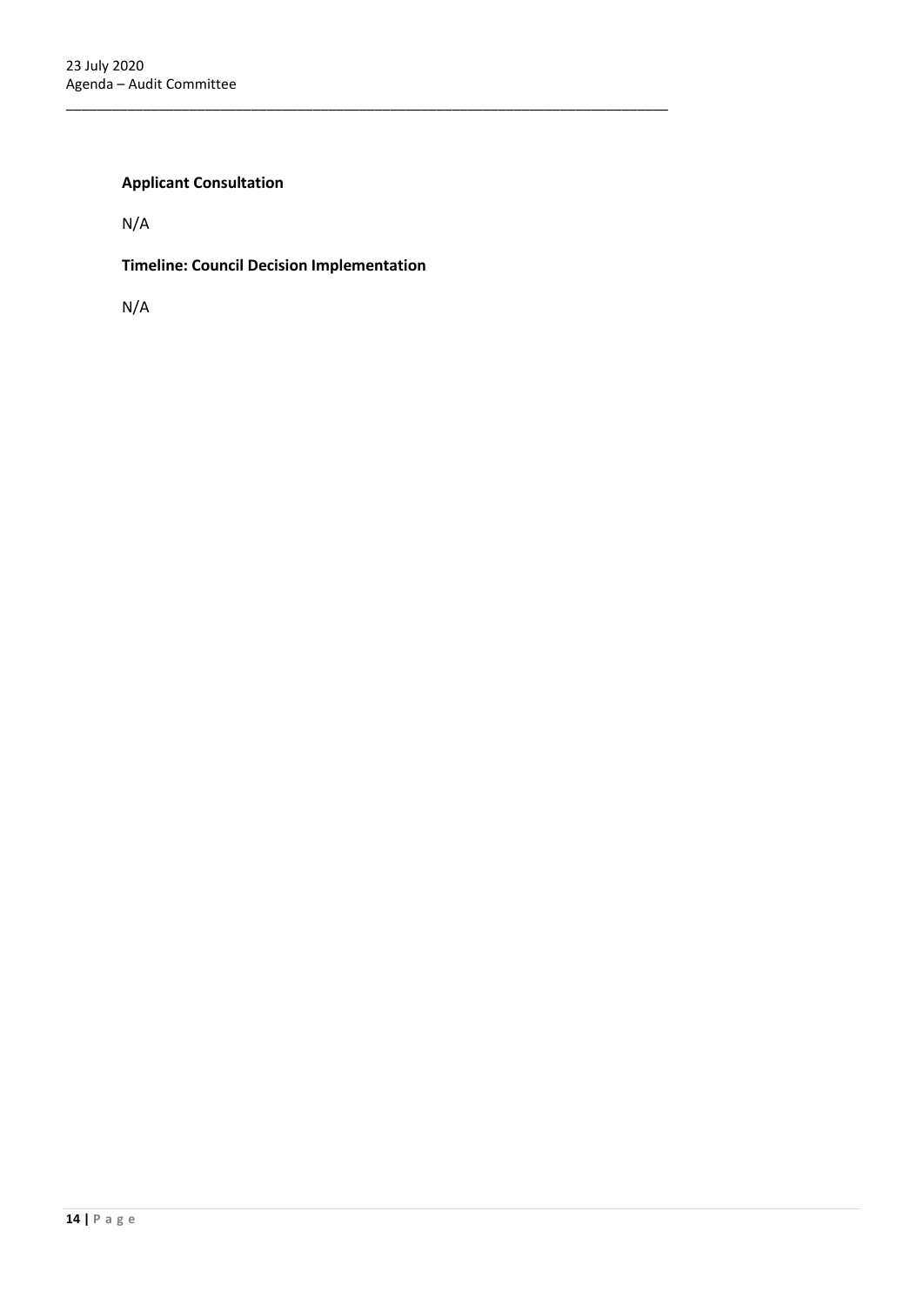### **10.5 Internal Audit – Volunteer Management**

| <b>File Ref:</b>            |                                                                 |   |                             |
|-----------------------------|-----------------------------------------------------------------|---|-----------------------------|
| <b>Applicant/Proponent:</b> | Internal                                                        |   |                             |
| <b>Responsible Officer:</b> | Jordan Hunt, Internal Auditor                                   |   |                             |
| <b>Responsible Manager:</b> | Greg Golinski, Manager Governance                               |   |                             |
| <b>Executive:</b>           | Dave Chandler, Director Strategy and Organisational Performance |   |                             |
| <b>Authority/Discretion</b> | Advocacy                                                        |   | Review                      |
|                             | Executive/Strategic                                             |   | Quasi-Judicial              |
|                             | Legislative                                                     | ⊠ | <b>Information Purposes</b> |
| <b>Attachments:</b>         | Appendix 4: CONFIDENTIAL Draft IA Report Volunteer Management   |   |                             |

\_\_\_\_\_\_\_\_\_\_\_\_\_\_\_\_\_\_\_\_\_\_\_\_\_\_\_\_\_\_\_\_\_\_\_\_\_\_\_\_\_\_\_\_\_\_\_\_\_\_\_\_\_\_\_\_\_\_\_\_\_\_\_\_\_\_\_\_\_\_\_\_\_\_\_\_\_\_

#### **Summary**

Internal audit has completed a review of the City of Bunbury's volunteer management controls. The internal audit report summarises the findings identified during the review. This purpose of this report is to communicate how the City of Bunbury plans to address the findings going forward.

#### **Executive Recommendation**

That the Committee:

- 1. Note the information within the report and the recommendations agreed to by Management;
- 2. Note that these recommendations will be included in the City's Audit Findings Database that is presented to the Committee at each meeting.

*Voting Requirement: Simple Majority*

### **Strategic Relevance**

| Theme 4       | Our City                                                                       |
|---------------|--------------------------------------------------------------------------------|
| Goal          | Civic leadership, partnerships and sound governance in delivering with and for |
|               | the community                                                                  |
| Objective 4.4 | A skilled organisation, which exercises responsible asset stewardship, sound   |
|               | financial management, and exemplary customer service                           |

#### **Regional Impact Statement**

N/A

### **Background**

The review has been undertaken to assess the adequacy of the processes and controls in place for volunteer management at the City of Bunbury. The audit covered a review of the control framework in place for volunteer management including recruitment, on-boarding, records management and process governance.

### **Council Policy Compliance**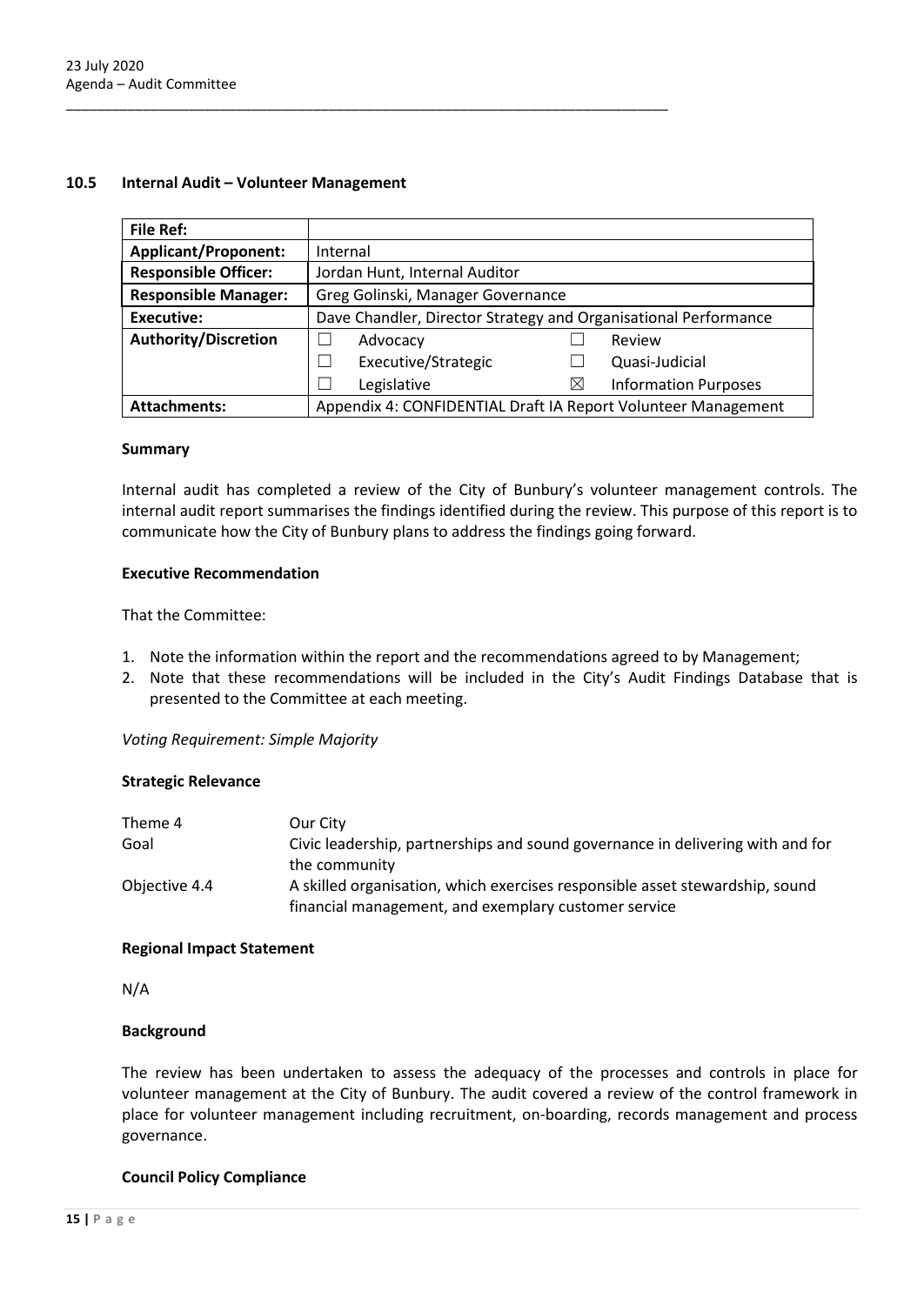City of Bunbury Risk Management Framework

- Council Policy Risk Management
- City of Bunbury Risk Management Strategy

\_\_\_\_\_\_\_\_\_\_\_\_\_\_\_\_\_\_\_\_\_\_\_\_\_\_\_\_\_\_\_\_\_\_\_\_\_\_\_\_\_\_\_\_\_\_\_\_\_\_\_\_\_\_\_\_\_\_\_\_\_\_\_\_\_\_\_\_\_\_\_\_\_\_\_\_\_\_

• City of Bunbury Risk Management Plan

City of Bunbury Compliance Framework

• Corporate Guideline: Legislative Compliance

City of Bunbury Internal Control Framework

• Corporate Guideline: Internal Control

### **Legislative Compliance**

Regulation 17 of the *Local Government (Audit) Regulations 1996*

#### *r.17. CEO to review certain systems and procedures*

- *(1) The CEO is to review the appropriateness and effectiveness of a local government's systems and procedures in relation to –*
	- *(a) risk management; and*
	- *(b) internal control; and (c) legislative compliance.*
- *(2) The review may relate to any or all of the matters referred to in sub regulation (1)(a), (b) and (c), but each of those matters is to be the subject of a review not less than once in every 3 financial years.*
- *(3) The CEO is to report to the audit committee the results of that review.*

### **Officer Comments**

Refer to the attached internal audit report (Appendix 4) which summarises the scope and approach of the review, the findings identified during the review, and how the City of Bunbury plans to address them.

### **Analysis of Financial and Budget Implications**

N/A

**Community Consultation**

N/A

**Councillor/Officer Consultation**

N/A

### **Timeline: Council Decision Implementation**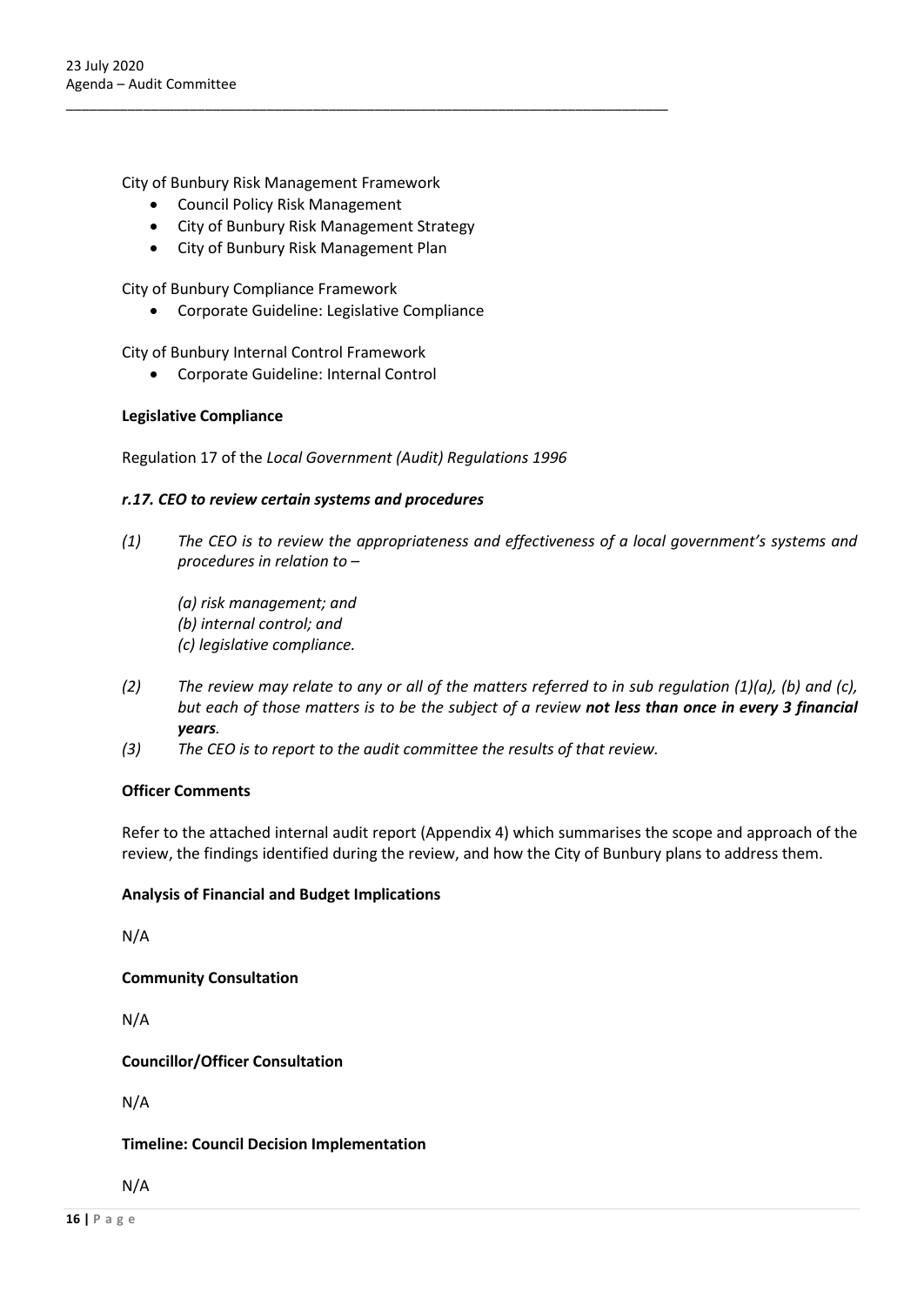### **10.6 Internal Audit Framework**

| <b>File Ref:</b>            |                                                                 |                                   |                             |  |  |  |  |
|-----------------------------|-----------------------------------------------------------------|-----------------------------------|-----------------------------|--|--|--|--|
| <b>Applicant/Proponent:</b> | Internal                                                        |                                   |                             |  |  |  |  |
| <b>Responsible Officer:</b> | Jordan Hunt, Internal Auditor                                   |                                   |                             |  |  |  |  |
| <b>Responsible Manager:</b> |                                                                 | Greg Golinski, Manager Governance |                             |  |  |  |  |
| Executive:                  | Dave Chandler, Director Strategy and Organisational Performance |                                   |                             |  |  |  |  |
| <b>Authority/Discretion</b> | Advocacy                                                        |                                   | Review                      |  |  |  |  |
|                             | Executive/Strategic                                             |                                   | Quasi-Judicial              |  |  |  |  |
|                             | Legislative                                                     | $\times$                          | <b>Information Purposes</b> |  |  |  |  |
| <b>Attachments:</b>         | Appendix 5: Draft IA Activity Charter                           |                                   |                             |  |  |  |  |
|                             | Appendix 6: Draft IA Plan FY21                                  |                                   |                             |  |  |  |  |

#### **Summary**

The purpose of this report is for the Audit Committee to review and endorse the Internal Audit Charter and Annual Internal Audit Plan for FY21.

### **Executive Recommendation**

That the Audit Committee recommend that Council endorse as presented the:

\_\_\_\_\_\_\_\_\_\_\_\_\_\_\_\_\_\_\_\_\_\_\_\_\_\_\_\_\_\_\_\_\_\_\_\_\_\_\_\_\_\_\_\_\_\_\_\_\_\_\_\_\_\_\_\_\_\_\_\_\_\_\_\_\_\_\_\_\_\_\_\_\_\_\_\_\_\_

- Internal Audit Charter, and
- FY21 Annual Internal Audit Plan.

*Voting Requirement: Simple Majority*

### **Strategic Relevance**

| Theme 4       | Our City                                                                       |
|---------------|--------------------------------------------------------------------------------|
| Goal          | Civic leadership, partnerships and sound governance in delivering with and for |
|               | the community                                                                  |
| Objective 4.4 | A skilled organisation, which exercises responsible asset stewardship, sound   |
|               | financial management, and exemplary customer service                           |

### **Regional Impact Statement**

N/A

### **Background**

The purpose of the internal audit function is to provide independent, objective assurance and consulting services designed to add value and improve the City of Bunbury's operations. It helps the City of Bunbury accomplish its objectives by bringing a systematic, disciplined approach to evaluate and improve the effectiveness of risk management, control, and governance processes.

The Internal Audit Coordinator is required to report to senior management and the Audit Committee annually on the internal audit function's purpose, authority, and responsibility, by way of review of the Internal Audit Charter.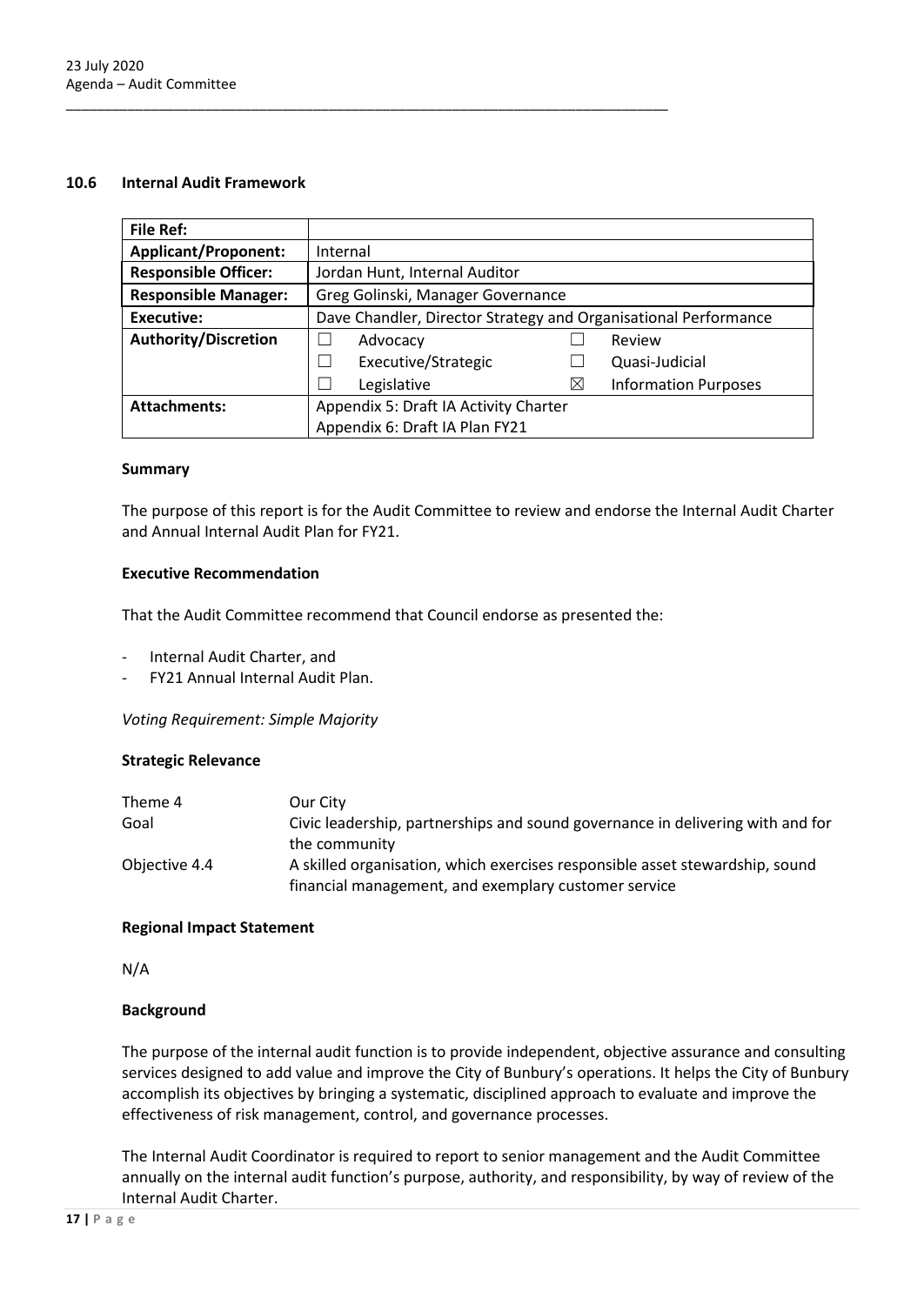The Internal Audit Coordinator is also required to submit annually to senior management and the Audit Committee an annual internal audit plan which sets out the internal audit function's proposed internal audit specifications for the fiscal year.

### **Council Policy Compliance**

City of Bunbury Risk Management Framework

- Council Policy Risk Management
- City of Bunbury Risk Management Strategy

\_\_\_\_\_\_\_\_\_\_\_\_\_\_\_\_\_\_\_\_\_\_\_\_\_\_\_\_\_\_\_\_\_\_\_\_\_\_\_\_\_\_\_\_\_\_\_\_\_\_\_\_\_\_\_\_\_\_\_\_\_\_\_\_\_\_\_\_\_\_\_\_\_\_\_\_\_\_

• City of Bunbury Risk Management Plan

City of Bunbury Compliance Framework

• Corporate Guideline: Legislative Compliance

City of Bunbury Internal Control Framework

• Corporate Guideline: Internal Control

### **Legislative Compliance**

Regulation 17 of the *Local Government (Audit) Regulations 1996*

### *r.17. CEO to review certain systems and procedures*

- *(1) The CEO is to review the appropriateness and effectiveness of a local government's systems and procedures in relation to –*
	- *(a) risk management; and (b) internal control; and (c) legislative compliance.*
- *(2) The review may relate to any or all of the matters referred to in sub regulation (1)(a), (b) and (c), but each of those matters is to be the subject of a review not less than once in every 3 financial years.*
- *(3) The CEO is to report to the audit committee the results of that review.*

### **Officer Comments**

The following components of the internal audit framework are required to be reviewed and endorsed annually by senior management and the Audit Committee.

### Internal Audit Charter

The internal audit charter is a formal document that defines the internal audit activity's purpose, authority, and responsibility. The internal audit charter establishes the internal audit activity's position within the organisation, including its authority to access records, personnel, and physical properties relevant to the performance of engagements; and defines the scope of internal audit activities.

No changes have been made to the Internal Audit Charter for FY21.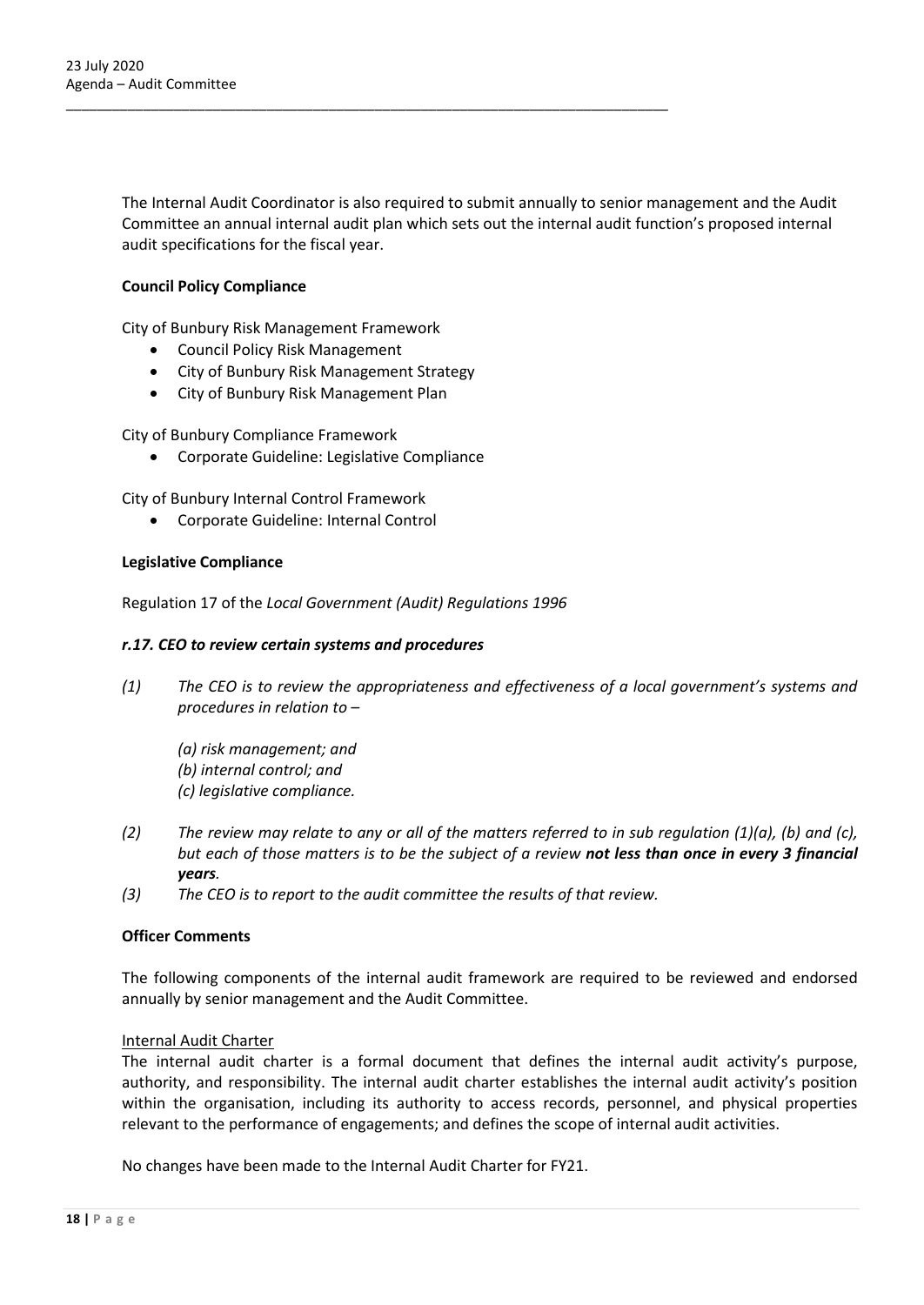### Annual Internal Audit Plan

The Annual Internal Audit Plan is derived from the Strategic Internal Audit Plan and sets out the internal audit function's proposed internal audit specifications for FY21.

In response to the impacts of the COVID-19 pandemic at the City of Bunbury, internal audit suspended internal audit work during the fourth quarter of FY20 to provide business units the breathing space to deal with the crisis. As such, several performance reviews that were planned to be completed in FY20 have carried over into FY21.

### **Analysis of Financial and Budget Implications**

\_\_\_\_\_\_\_\_\_\_\_\_\_\_\_\_\_\_\_\_\_\_\_\_\_\_\_\_\_\_\_\_\_\_\_\_\_\_\_\_\_\_\_\_\_\_\_\_\_\_\_\_\_\_\_\_\_\_\_\_\_\_\_\_\_\_\_\_\_\_\_\_\_\_\_\_\_\_

N/A

**Community Consultation**

N/A

**Councillor/Officer Consultation**

N/A

**Applicant Consultation**

N/A

**Timeline: Council Decision Implementation**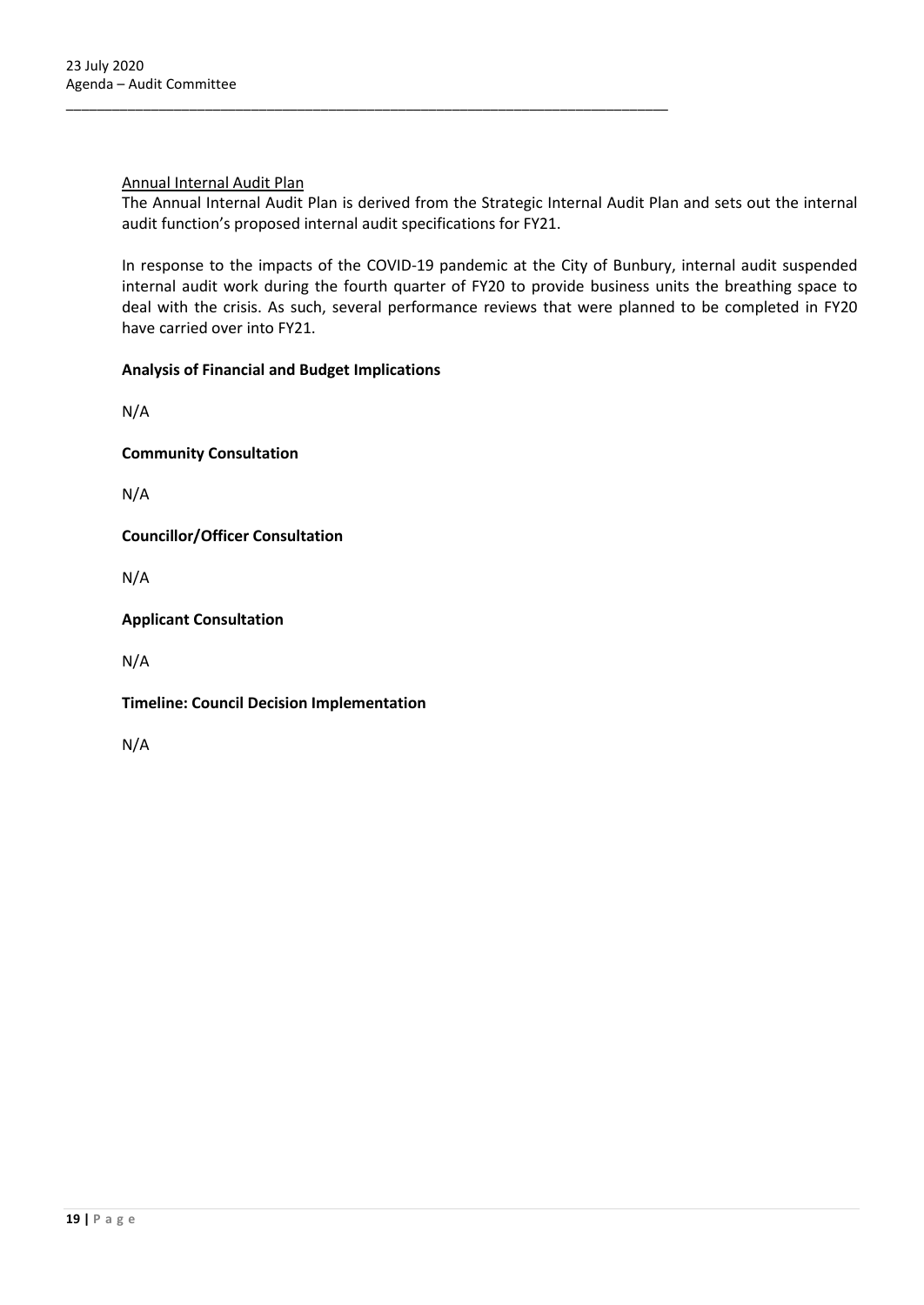### **11. Questions from Members**

**11.1 Response to Previous Questions from Members taken on Notice**

\_\_\_\_\_\_\_\_\_\_\_\_\_\_\_\_\_\_\_\_\_\_\_\_\_\_\_\_\_\_\_\_\_\_\_\_\_\_\_\_\_\_\_\_\_\_\_\_\_\_\_\_\_\_\_\_\_\_\_\_\_\_\_\_\_\_\_\_\_\_\_\_\_\_\_\_\_\_

Nil

**11.2 Committee Discussion and Questions from Members** 

#### **12. Urgent Business**

Nil

### **13. Date of Next Meeting**

TBC pending timing of annual financial audit and availability of OAG/AMD.

### **14. Close of Meeting**

The Presiding Member closed the meeting at \_\_\_\_am.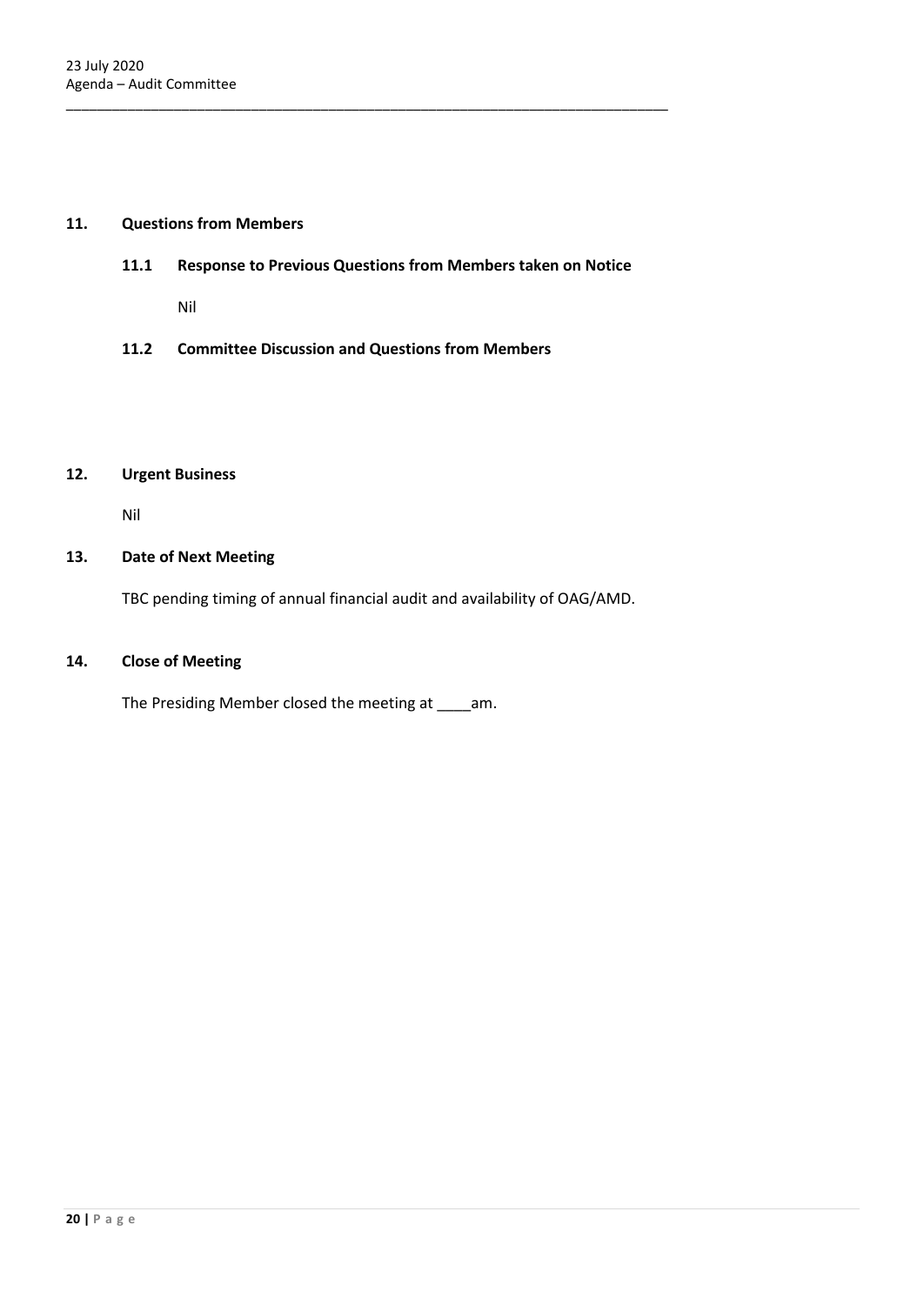# **Annual Leave Liability in excess of Annual Entitlements Available**

| (In excess of either 4 or 5 weeks) |
|------------------------------------|
|------------------------------------|

| <b>DIRECTORATE</b>                                       | Number of<br><b>Employees</b><br>30-Jun-18 | Liability<br>30-Jun-18 | <b>Number of</b><br><b>Employees</b><br>30-Jun-19 | Liability<br>30-Jun-19 | Number of<br><b>Employees</b><br>30-Jun-20 | Liability<br>30-Jun-20 |
|----------------------------------------------------------|--------------------------------------------|------------------------|---------------------------------------------------|------------------------|--------------------------------------------|------------------------|
| Office of the CEO                                        | 10                                         | 33,996                 | 8                                                 | 35,634                 | $\overline{2}$                             | 14,939                 |
| Strategy and Organisational Performance                  | 27                                         | 52,915                 | 23                                                | 34,318                 | 20                                         | 41,980                 |
| Sustainable Communities                                  | 12                                         | 19,251                 | 9                                                 | 25,736                 | 11                                         | 23,446                 |
| Infrastructure                                           | 20                                         | 50,052                 | 19                                                | 54,321                 | 15                                         | 53,744                 |
|                                                          | 69                                         | 156,214                | 59                                                | 150,009                | 48                                         | 134,109                |
| <b>Total Annual Leave Liability</b>                      |                                            | 1,879,016              |                                                   | 1,930,712              |                                            | 1,880,575              |
| % of Annual Leave excess of Annual Leave<br>entitlements |                                            | 8%                     |                                                   | 8%                     |                                            | 7%                     |



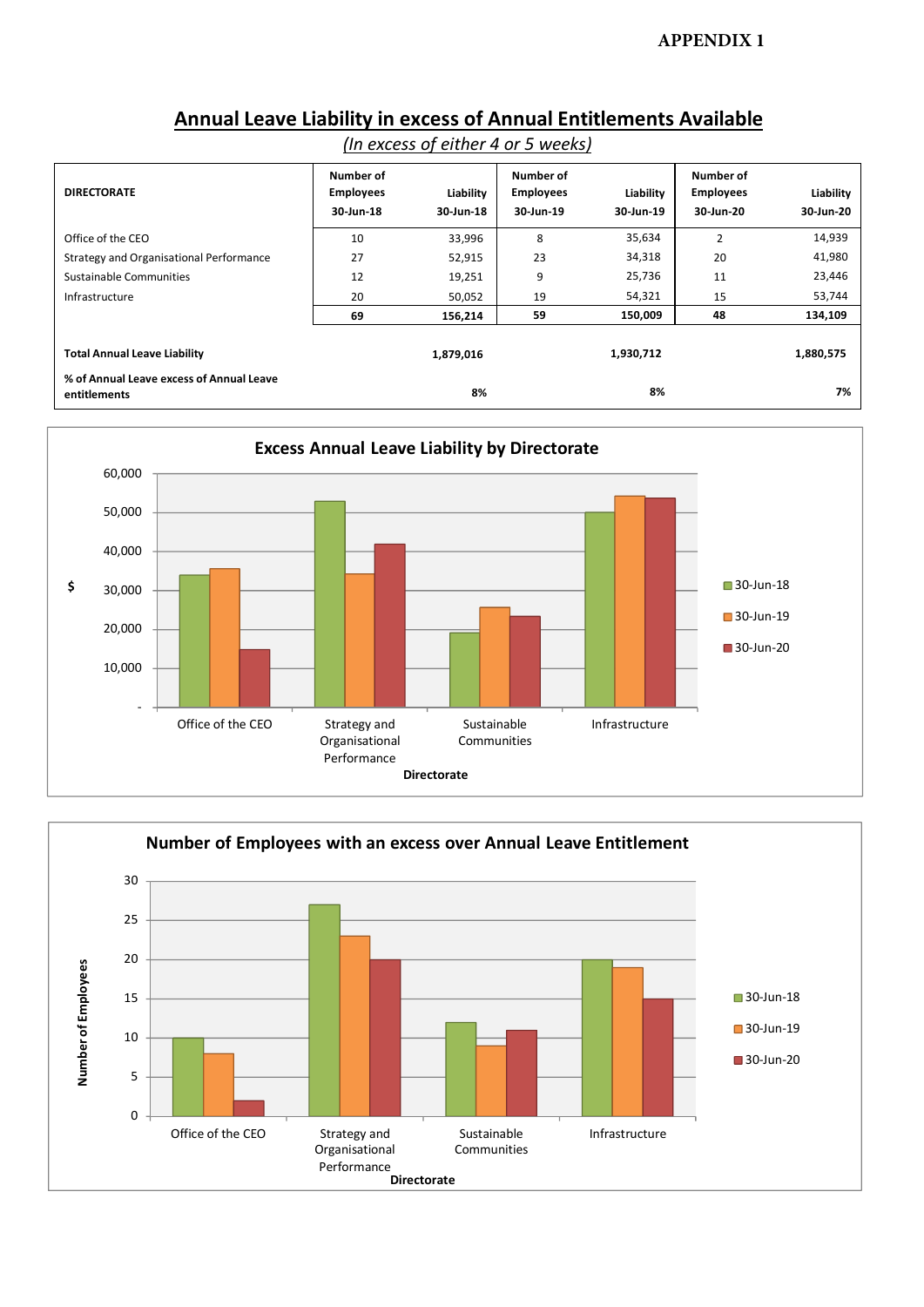# **Annual Leave Liability in excess of 8 weeks**

| <b>DIRECTORIATE</b>                     | Number of<br><b>Employees</b><br>30-Jun-18 | Liability<br>30-Jun-18 | Number of<br><b>Employees</b><br>30-Jun-19 | Liability<br>30-Jun-19 | Number of<br><b>Employees</b><br>30-Jun-20 | Liability<br>30-Jun-20 |
|-----------------------------------------|--------------------------------------------|------------------------|--------------------------------------------|------------------------|--------------------------------------------|------------------------|
| Office of the CEO                       |                                            | 1,638                  | 1                                          | 468                    | 0                                          |                        |
| Strategy and Organisational Performance | 5                                          | 4,850                  | 1                                          | 1,119                  | 0                                          | 0                      |
| Sustainable Communities                 | 0                                          | 0                      | 0                                          | 0                      | $\mathbf{1}$                               | 206                    |
| Infrastructure                          |                                            | 5,243                  | $\overline{2}$                             | 949                    |                                            | 3,391                  |
|                                         |                                            | 11,731                 | 4                                          | 2,536                  | $\mathbf{2}$                               | 3,597                  |
| <b>Total Annual Leave Liability</b>     |                                            | 1,879,016              |                                            | 1,930,712              |                                            | 1,880,575              |



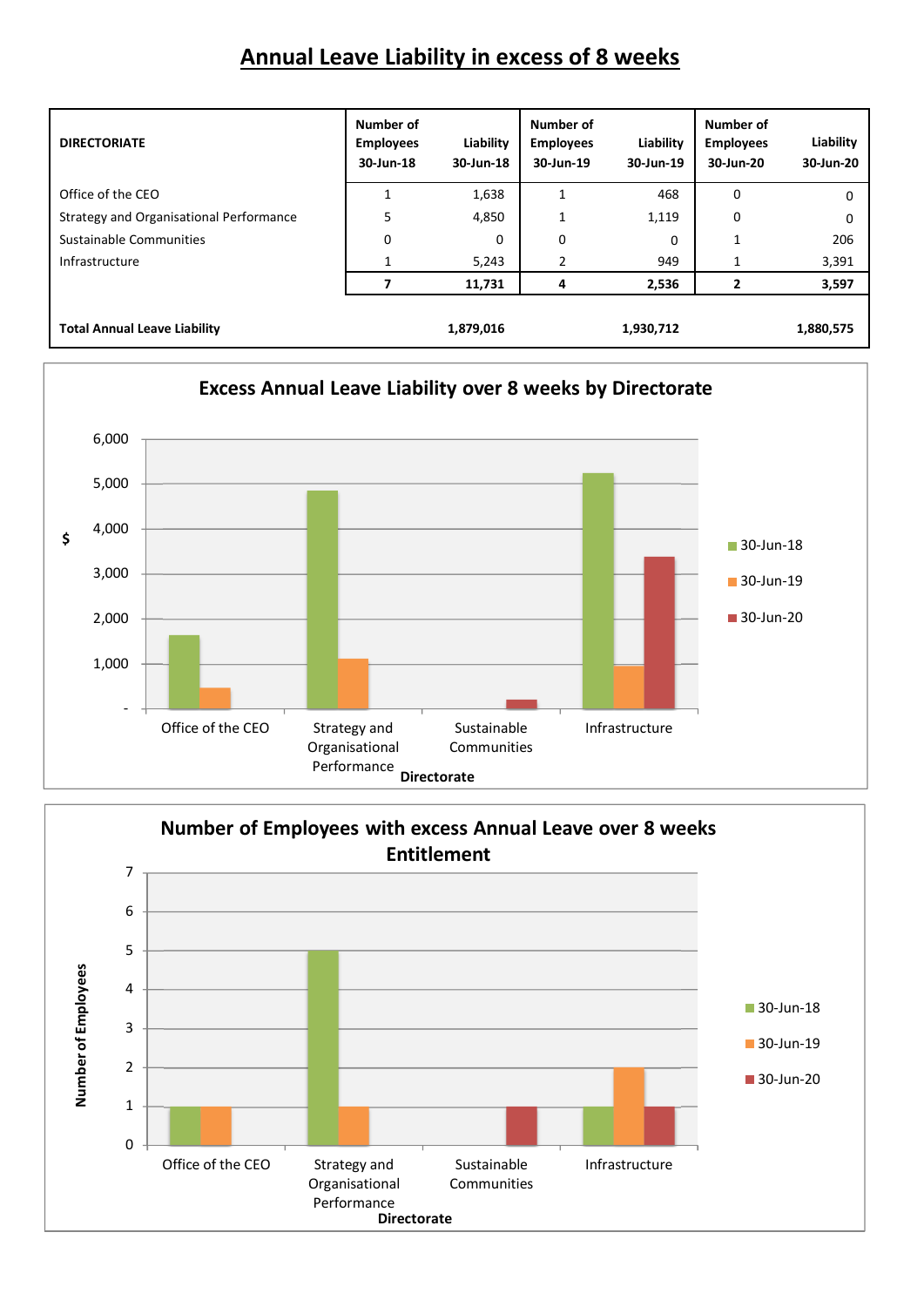**APPENDIX 5**



Internal Audit Charter

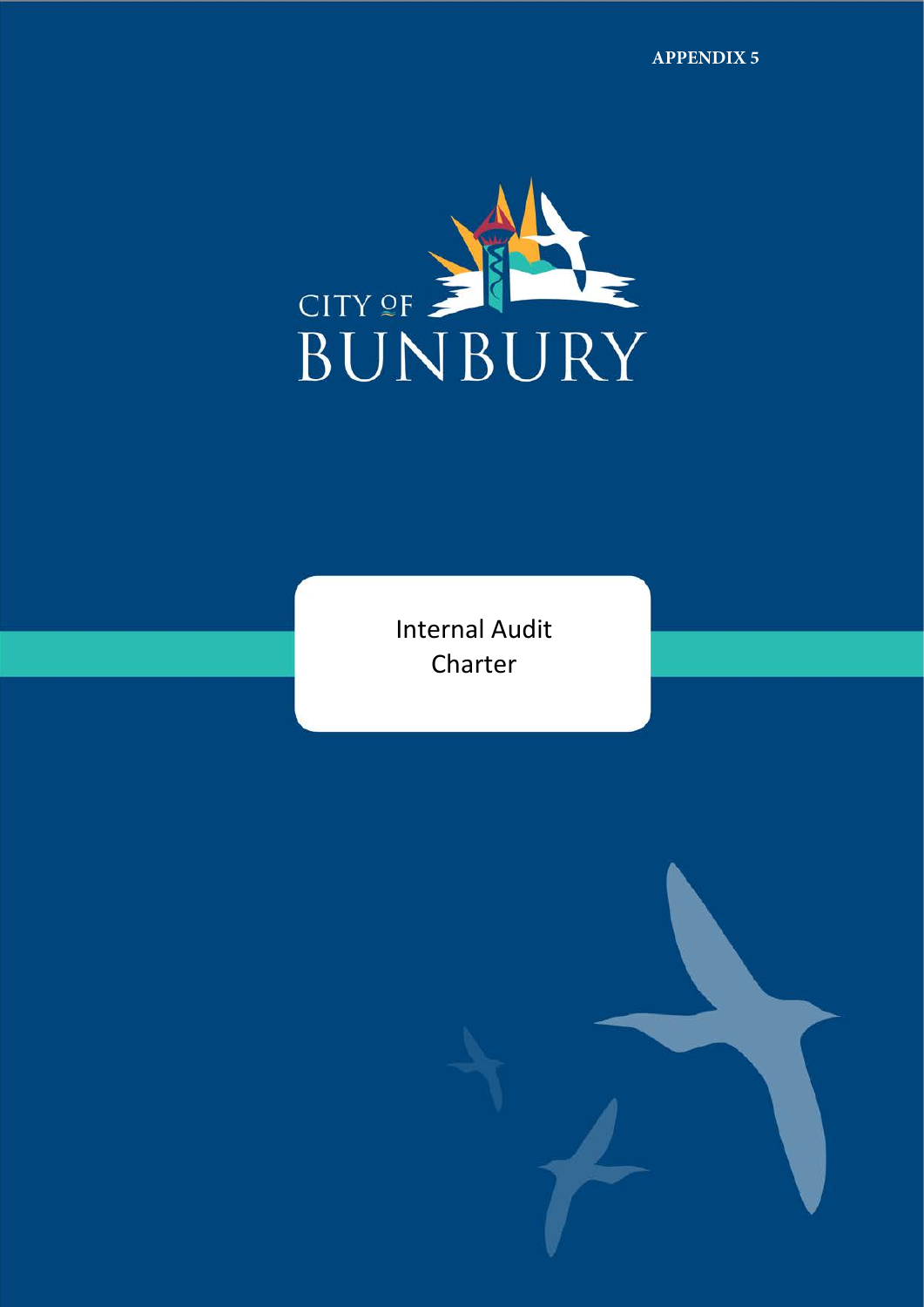# **PURPOSE:**

The purpose of the internal audit function is to provide independent, objective assurance and consulting services designed to add value and improve the City of Bunbury's operations. It helps the City of Bunbury accomplish its objectives by bringing a systematic, disciplined approach to evaluate and improve the effectiveness of risk management, control, and governance processes.

# **RESPONSIBILITY:**

The responsibility of the internal audit function is to determine whether the governance, risk management and control processes of the City of Bunbury, as designed and represented by management, are adequate and functioning in a manner to provide a reasonable level of confidence that:

- Significant key risks are appropriately identified and managed;
- Significant financial, managerial, and operating information is accurate, reliable, and timely;
- Employees' actions are in compliance with policies, standards, procedures, and applicable laws and regulations;
- Resources are acquired economically, used efficiently, and protected adequately;
- Programs, plans, and objectives are achieved;
- Quality and continuous improvement are fostered in the City of Bunbury's control process; and
- Significant legislative or regulatory issues impacting the City of Bunbury are recognised and addressed properly.

Opportunity for improving management control, profitability, and the image of the City of Bunbury may be identified during audits. They will be communicated to the appropriate level of management.

The internal audit function will apply and uphold the principles of integrity, objectivity, confidentiality, and competence as required by the Institute of Internal Auditor's Code of Ethics.

# **PROFESSIONALISM:**

The internal audit function will govern itself by adherence to the Institute of Internal Auditors' mandatory guidance including the Definition of Internal Auditing, Code of Ethics, and the *International Standards for the Professional Practice of Internal Auditing (Standards).* This mandatory guidance constitutes the principles of the fundamental requirements for the professional practice of internal auditing and for evaluating the effectiveness of the internal audit function's performance.

The internal audit function will adhere to City of Bunbury relevant policies and procedures and the internal audit function's standard operating procedures manual.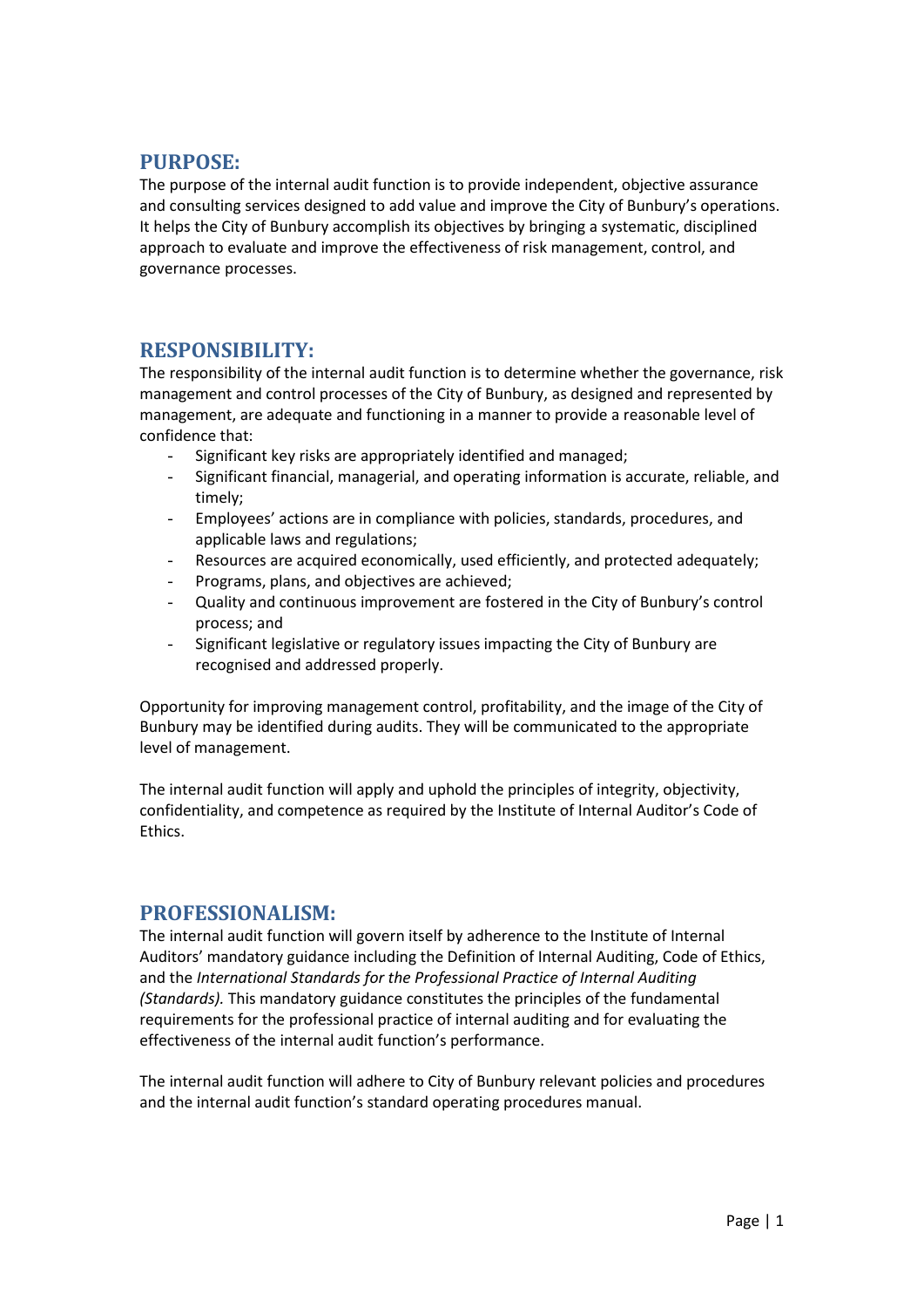# **AUTHORITY:**

The internal audit function, with strict accountability for confidentiality and safeguarding records and information, is authorised full, free, and unrestricted access to any and all of City of Bunbury records, physical properties, and personnel pertinent to carrying out any engagement. All employees are requested to assist the internal audit function in fulfilling its roles and responsibilities. The internal audit function will also have free and unrestricted access to the Audit Committee.

# **ORGANISATION:**

The Internal Audit and Business Improvement Coordinator will report functionally, through the Chief Executive Officer to the Audit Committee and administratively (i.e. day to day operations) to the Manager of Governance.

The Audit Committee will:

- Receive the Internal Audit Charter;
- Receive the Internal Audit Standard Operating Procedures Manual;
- Receive the Strategic Internal Audit Plan:
- Receive the Annual Internal Audit Plan;
- Make recommendations to council regarding the internal audit budget and resourcing;
- Receive communications from the Internal Audit and Business Improvement Coordinator on the internal audit activity's performance relative to its plan and other matters;
- Make appropriate inquiries of the Chief Executive Officer to determine whether there are inappropriate scope or resource limitations.

# **INDEPENDENCE AND OBJECTIVITY:**

The internal audit function will remain free from interference by any element in the organisation, including matters of audit selection, scope, procedures, frequency, timing, or report content to permit maintenance of a necessary independent and objective mental attitude.

Internal auditors will have no direct operational responsibility or authority over any of the activities audited. Accordingly, they will not implement internal controls, develop procedures, install systems, prepare records, or engage in any other activity that may impair internal auditor's judgement.

Internal auditors will exhibit the highest level of professional objectivity in gathering, evaluating, and communicating information about the activity or process being examined. Internal auditors will make a balanced assessment of all the relevant circumstances and not be unduly influenced by their own interest or by others in forming judgements.

The Internal Audit and Business Improvement Coordinator will confirm to the Audit Committee, at least annually, the organisational independence of the internal audit function.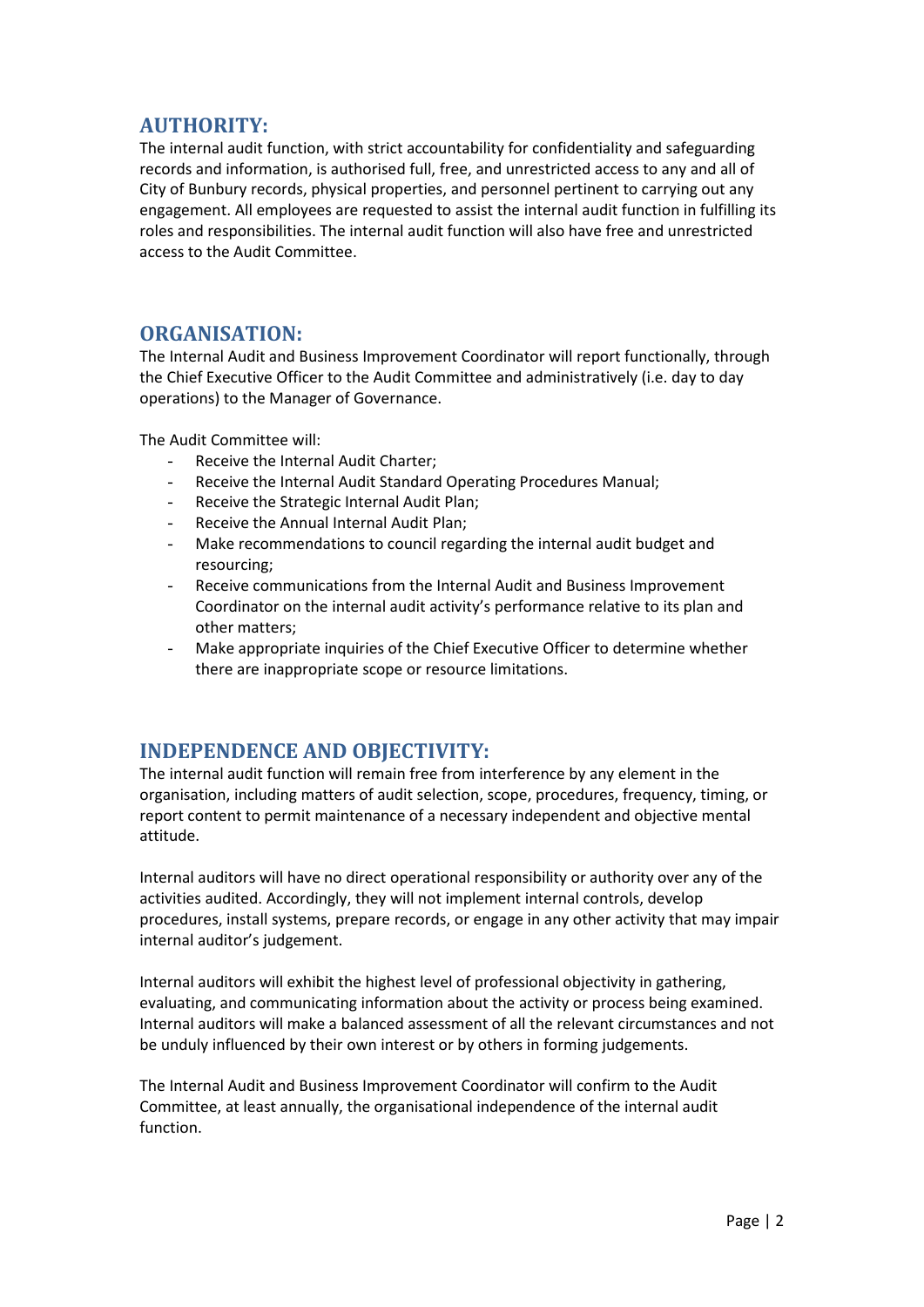# **INTERNAL AUDIT PLAN:**

The Internal Audit Coordinator will submit to senior management and the Audit Committee a Strategic Internal Audit Plan on a four yearly basis and an Annual Internal Audit Plan each fiscal year for review and approval. The Strategic Internal Audit Plan will consist of a work schedule covering four years that is based on the results of strategic, organisation-wide risk assessments. The Annual Internal Audit Plan will be derived from the Strategic Internal Audit Plan and set out the Audit Program for the coming fiscal year. The Internal Audit and Business Improvement Coordinator will communicate the impact of resource limitations and significant interim changes to senior management and the Audit Committee.

The Strategic Internal Audit Plan and Annual Internal Audit Plan will be developed based on the prioritisation of the audit universe using a risk-based methodology, including input of senior management and the Audit Committee. The Internal Audit and Business Improvement Coordinator will review and adjust the plan, as necessary, in response to changes in the organisation's business, risks, operations, programs, systems, and controls. Any significant deviation from the approved Internal Audit Plan will be communicated to senior management and the Audit Committee through periodic activity reports.

# **REPORTING AND MONITORING:**

A written report will be prepared and issued by the Internal Audit and Business Improvement Coordinator following the conclusion of each internal audit engagement and will be distributed as appropriate. Internal audit results will also be communicated to the Audit Committee.

The Internal Audit Report may include management's response and corrective action taken or to be taken in regards to the specific findings and recommendations. Management's response whether included in the original audit report or provided thereafter by management of the audited area should include a timetable for anticipated completion of action to be taken and explanation for any corrective action that will not be implemented.

The internal audit function will be responsible for appropriate follow-up on engagement findings and recommendations. All significant findings will remain in an open issues file until cleared.

The Internal Audit and Business Improvement Coordinator will report to senior management and the Audit Committee annually on the internal audit function's purpose, authority, and responsibility, by way of review of this Internal Audit Charter. The Internal Audit and Business Improvement Coordinator will report to senior management and the Audit Committee quarterly on the internal audit function's performance relative to its plan. Reporting will also include significant risk exposures and control issues, including fraud risks, governance issues, and other matters needed or requested by senior management and the Audit Committee.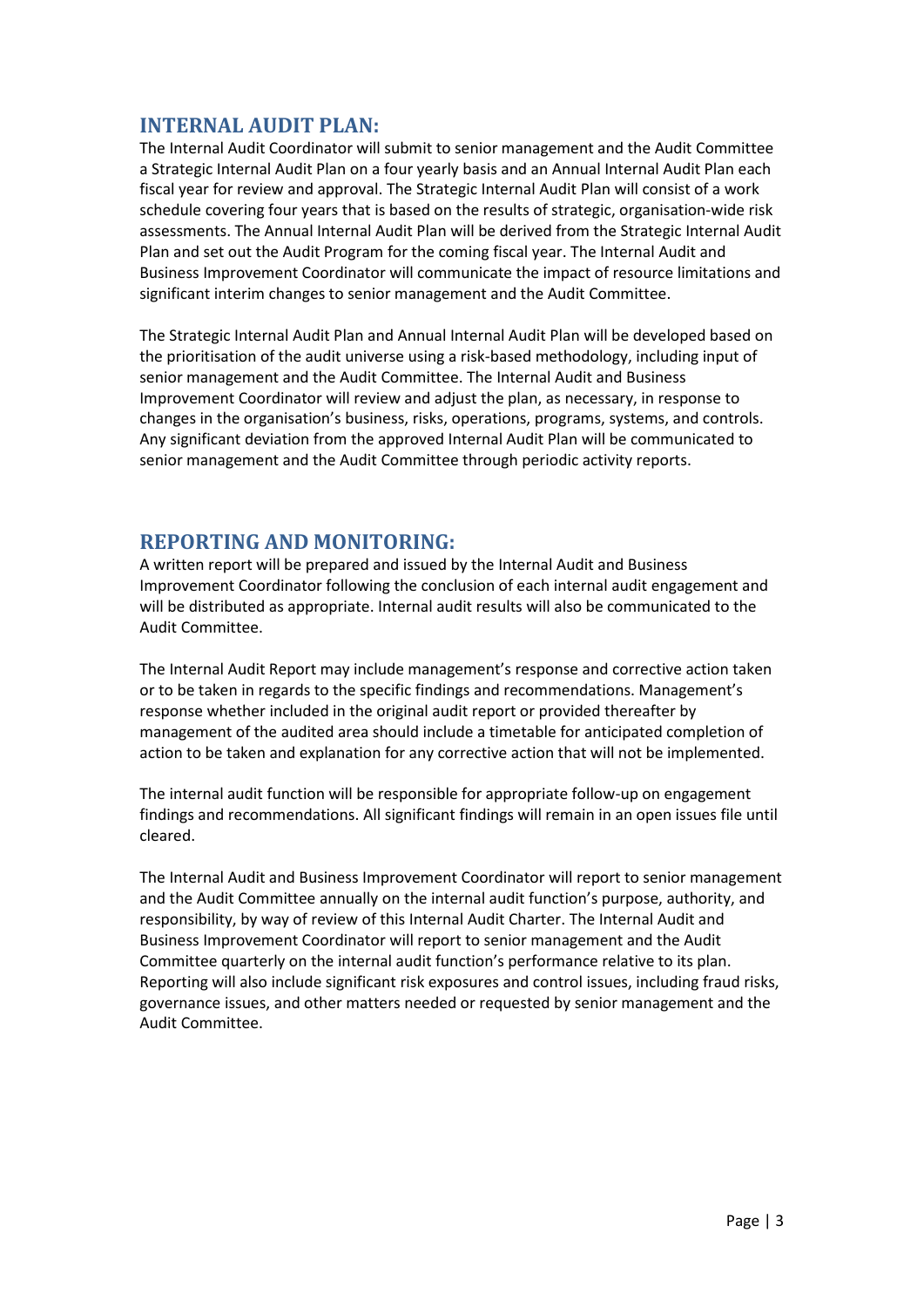# **QUALITY ASSURANCE AND IMPROVEMENT PROGRAM:**

The internal audit function will maintain a quality assurance and improvement program that covers all aspects of the internal audit function. The program will include an evaluation of the internal audit function's conformance with the Definition of Internal Auditing and the *Standards* and an evaluation of whether the internal auditors apply the Code of Ethics. The program also assesses the efficiency and effectiveness of the internal audit function and identifies opportunities for improvement.

The Internal Audit and Business Improvement Coordinator will communicate to senior management and the Audit Committee on the internal audit function's quality assurance and improvement program, including results of ongoing internal assessments and external assessments conducted at least every five years.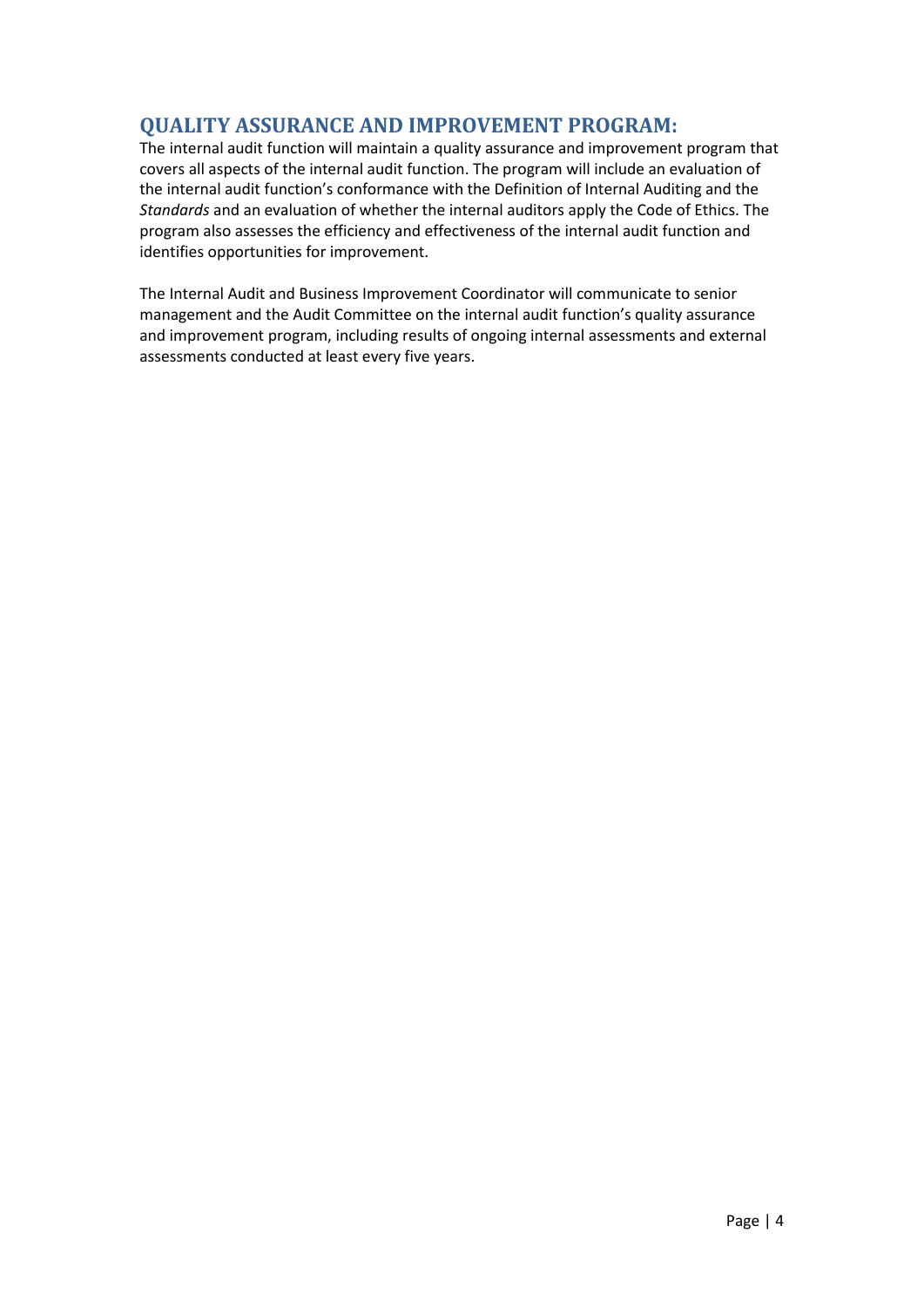# **INTERNAL AUDIT ACTIVITY CHARTER**

Approved this \_\_\_\_\_\_\_\_\_\_\_day of \_\_\_\_\_\_\_\_\_\_\_, \_\_\_\_\_\_\_\_\_\_\_

\_\_\_\_\_\_\_\_\_\_\_\_\_\_\_\_\_\_\_\_\_\_\_\_\_\_\_\_\_\_\_\_\_\_\_\_\_\_\_\_\_\_\_\_

\_\_\_\_\_\_\_\_\_\_\_\_\_\_\_\_\_\_\_\_\_\_\_\_\_\_\_\_\_\_\_\_\_\_\_\_\_\_\_\_\_\_\_\_ Internal Audit and Business Improvement Coordinator

\_\_\_\_\_\_\_\_\_\_\_\_\_\_\_\_\_\_\_\_\_\_\_\_\_\_\_\_\_\_\_\_\_\_\_\_\_\_\_\_\_\_\_\_

Chair of Audit Committee

Chief Executive Officer

| <b>Document Control</b>     |                                                                                                     |                                                         |                                                                |  |  |  |
|-----------------------------|-----------------------------------------------------------------------------------------------------|---------------------------------------------------------|----------------------------------------------------------------|--|--|--|
|                             | <b>Document Responsibilities:</b>                                                                   |                                                         |                                                                |  |  |  |
| Owner:                      | Internal Audit and Business Improvement<br><b>Owner Business Unit:</b><br>Governance<br>Coordinator |                                                         |                                                                |  |  |  |
| <b>Reviewer:</b>            |                                                                                                     | <b>Decision Maker:</b><br>Manager Governance<br>Council |                                                                |  |  |  |
| <b>Document Management:</b> |                                                                                                     |                                                         |                                                                |  |  |  |
| <b>Adoption Details</b>     |                                                                                                     | 059/19                                                  | <b>Next Due:</b><br>2020<br>Annual<br><b>Review Frequency:</b> |  |  |  |
|                             | <b>Decision Reference:</b><br><b>Review Version</b><br>Synopsis:                                    |                                                         |                                                                |  |  |  |
| Version 1.0                 |                                                                                                     | 19/03/2019                                              | First iteration of Internal Audit Activity Charter             |  |  |  |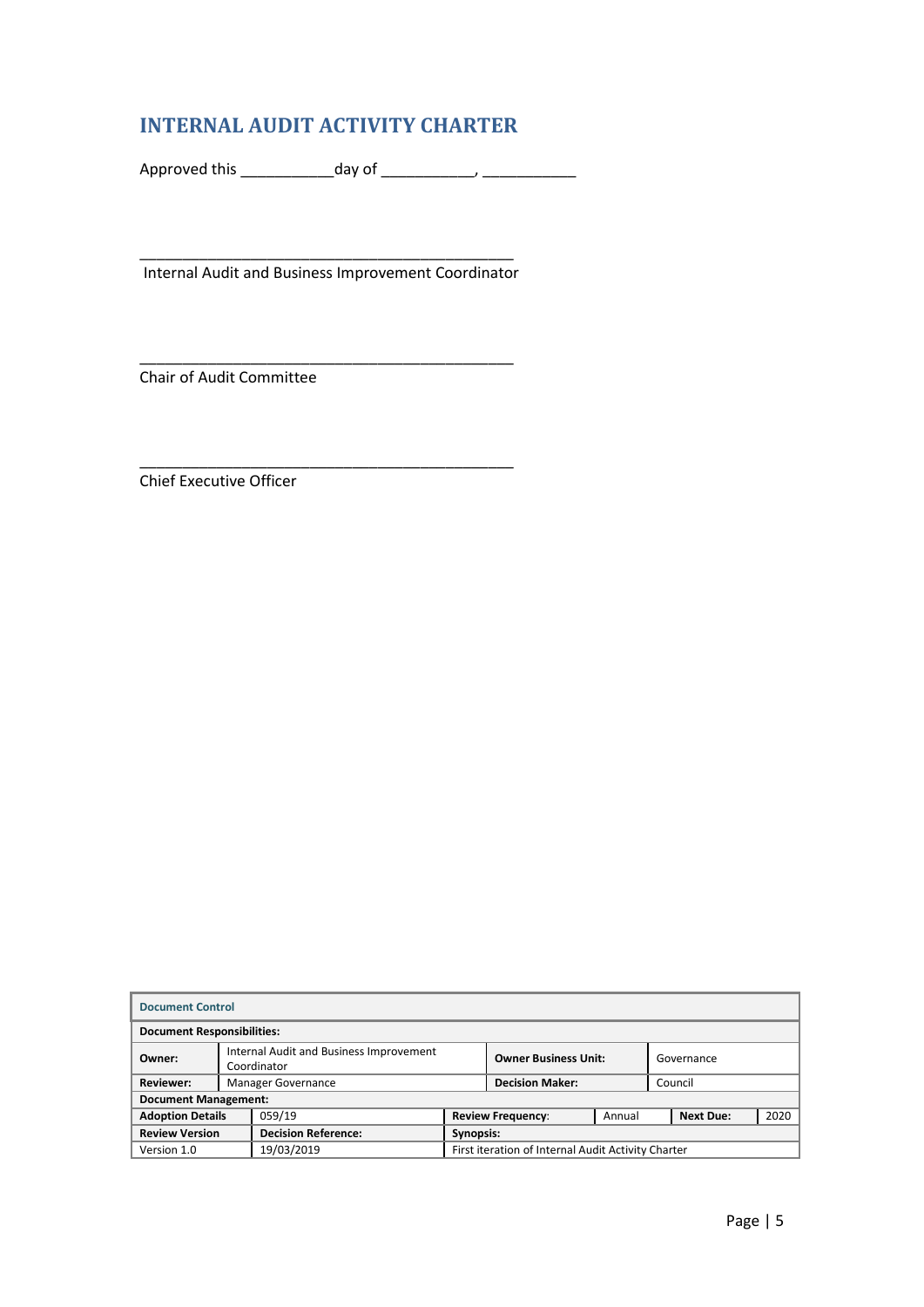

Annual Internal Audit Plan FY21

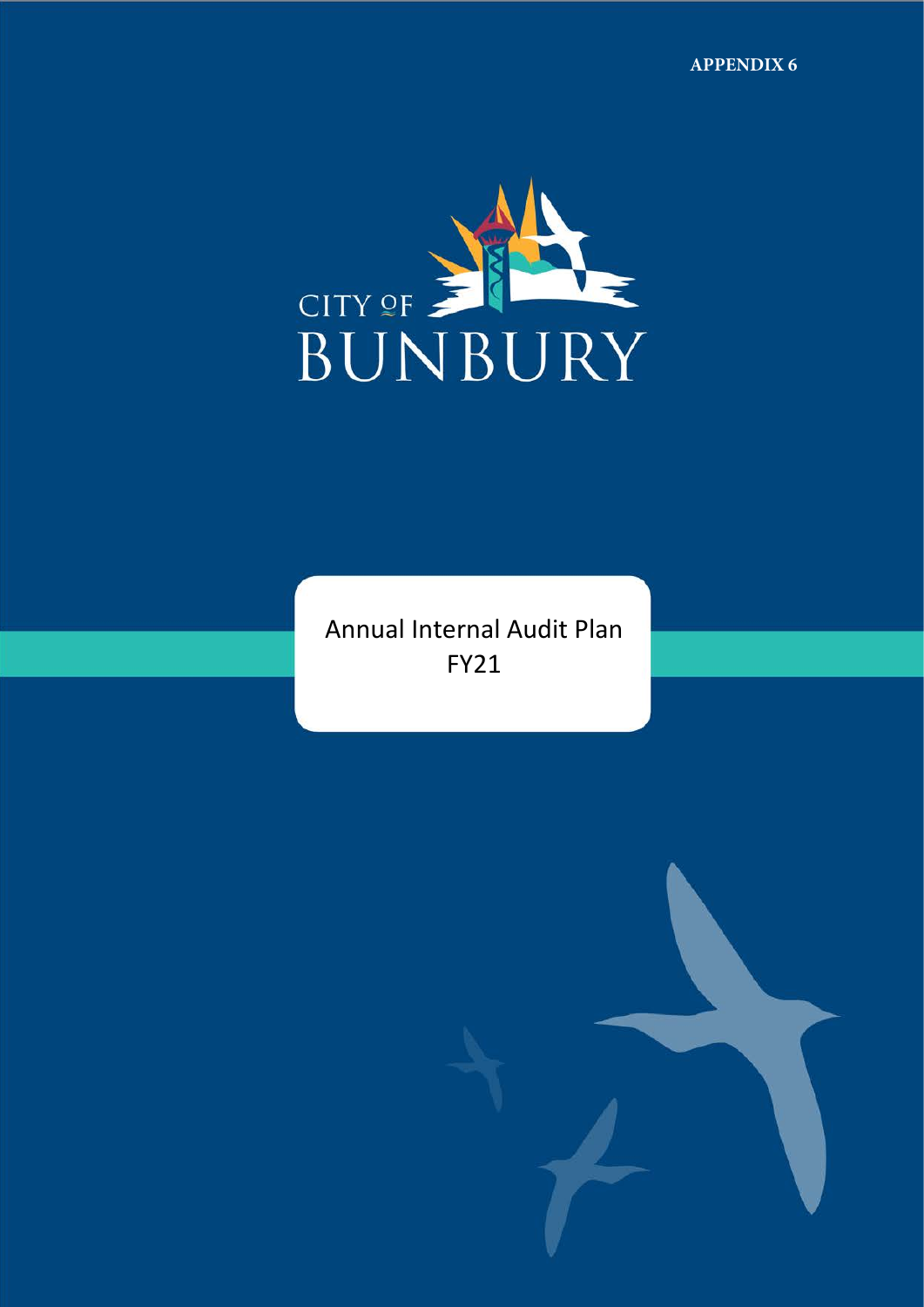# **Contents**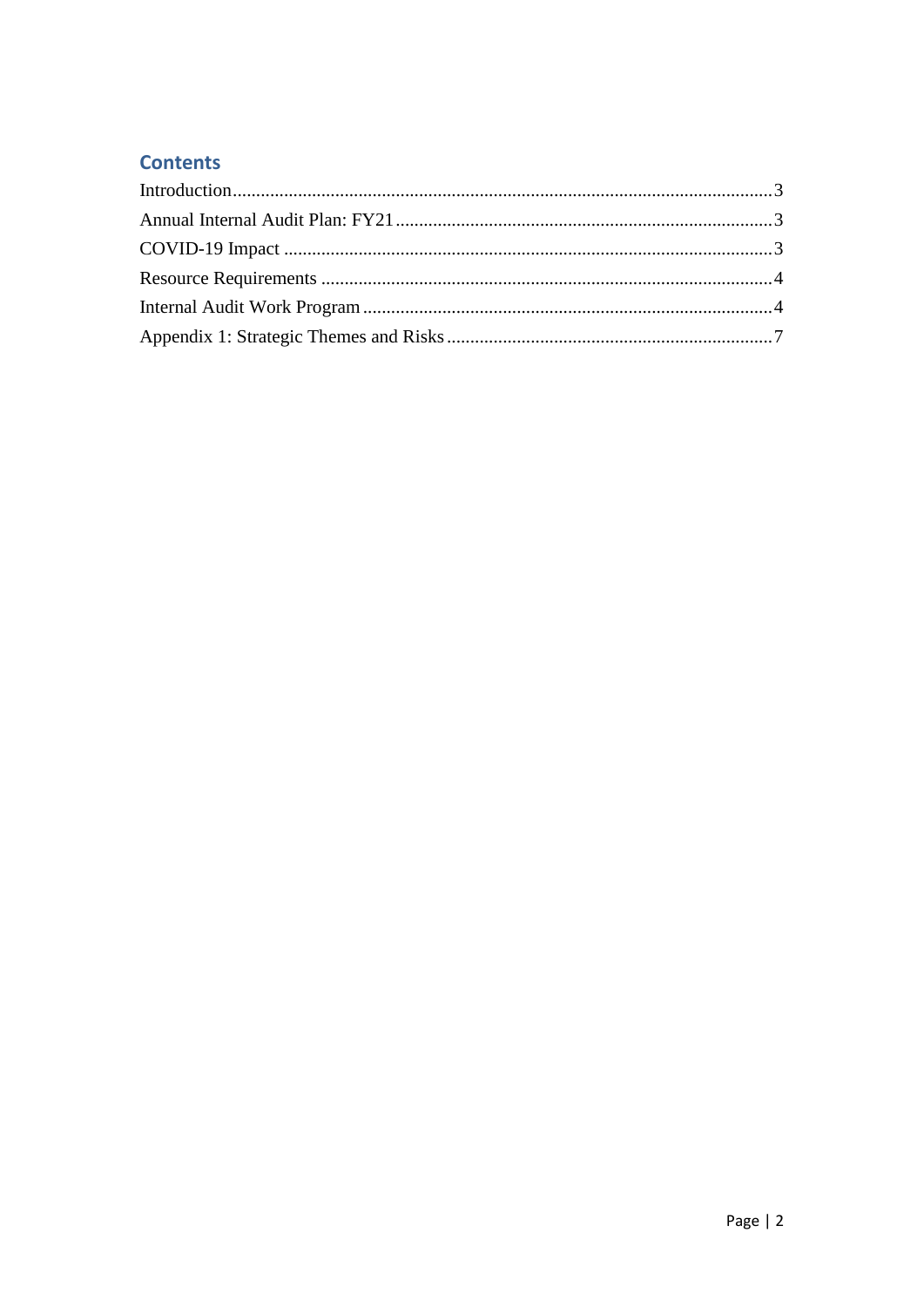# <span id="page-31-0"></span>**Introduction**

The Annual Internal Audit Plan is derived from the Strategic Internal Audit Plan and sets out the internal audit function's proposed internal audit specifications for FY21. In FY21, ten performance reviews are planned to be completed, three of which have been carried over from the FY20 annual plan due to the impact of COVID-19.

<span id="page-31-1"></span>For each audit listed, the audit specifications have been outlined, which includes the objective of the audit and the issues intended to be examined.

|                         | I MUI TIUUIL                                   |                                                 |                                   |                                  |                   |                     |        |        |                                  |
|-------------------------|------------------------------------------------|-------------------------------------------------|-----------------------------------|----------------------------------|-------------------|---------------------|--------|--------|----------------------------------|
| #                       | <b>Internal Audit Area</b>                     | Management<br>Area                              | Consolidate<br>Enhance<br>Consult | Last<br>Internal<br><b>Audit</b> | Q<br>$\mathbf{1}$ | Q<br>$\overline{2}$ | Q<br>3 | Q<br>4 | <b>Strategic</b><br><b>Theme</b> |
|                         | <b>Infrastructure</b>                          |                                                 |                                   |                                  |                   |                     |        |        |                                  |
| $\mathbf{1}$            | Asset Management and<br>Maintenance            | <b>Asset Planning</b>                           | Consolidate                       | N/A                              |                   |                     |        |        | Our City                         |
| $\overline{2}$          | Vendor Panel (post implementation<br>review)   | <b>Works</b><br>Administration                  | Consolidate                       | <b>FY20</b>                      |                   |                     |        | ✔      | <b>Our City</b>                  |
| $\overline{\mathbf{3}}$ | <b>Contract Management</b>                     | Works<br>Administration                         | Enhance                           | N/A                              |                   |                     |        | ✔      | Our City                         |
|                         | <b>Strategy and Organisational Performance</b> |                                                 |                                   |                                  |                   |                     |        |        |                                  |
| 4                       | Financial Management (P2P)**                   | Finance                                         | Consolidate                       | N/A                              | ✔                 |                     |        |        | Our City                         |
| 5                       | HR / Payroll**                                 | People and<br>Safety                            | Enhance                           | N/A                              | ✔                 |                     |        |        | <b>Our City</b>                  |
| 6                       | Volunteer Management**                         | People and<br>Safety                            | Enhance                           | N/A                              | ✔                 |                     |        |        | Our<br>Community<br>and Culture  |
| $\overline{7}$          | <b>Safety Management</b>                       | People and<br>Safety                            | Consolidate                       | N/A                              |                   |                     |        | ✔      | Our City                         |
| 8                       | <b>Records Management</b>                      | Information.<br>Communication<br>and Technology | Consolidate                       | N/A                              |                   | ✓                   |        |        | Our City                         |
| 9                       | <b>Financial Management (R2R)</b>              | Finance                                         | Consolidate                       | N/A                              |                   |                     | V      |        | Our City                         |
| 10                      | Information Technology*                        | Information,<br>Communication<br>and Technology | Enhance                           | N/A                              |                   | ✔                   |        |        | Our City                         |

# **Annual Internal Audit Plan: FY21**

*\* Performance review to be undertaken by external service provider*

<span id="page-31-2"></span>*\*\* Performance reviews suspended during FY20 due to the impact of COVID-19*

# **COVID-19 Impact**

COVID-19 is a disease caused by a new form of coronavirus and was first reported in December 2019 in Wuhan City, China. On the 30<sup>th</sup> of January 2020 The World Health Organization (WHO) announced COVID-19 as a pandemic. The coronavirus is highly contagious and as such has had a severe impact throughout the world as economies, communications, travel and supply chains are more connected than ever before.

In response to the impacts of the COVID-19 pandemic at the City of Bunbury, internal audit suspended internal audit work during the fourth quarter of FY20 to provide business units the breathing space to deal with the crisis. As such, several performance reviews that were planned to be completed in FY20 have carried over into FY21 as identified in the table above. While internal audit activity is suspended, resources have been reallocated to assist the executive leadership team in delivering higher priority projects.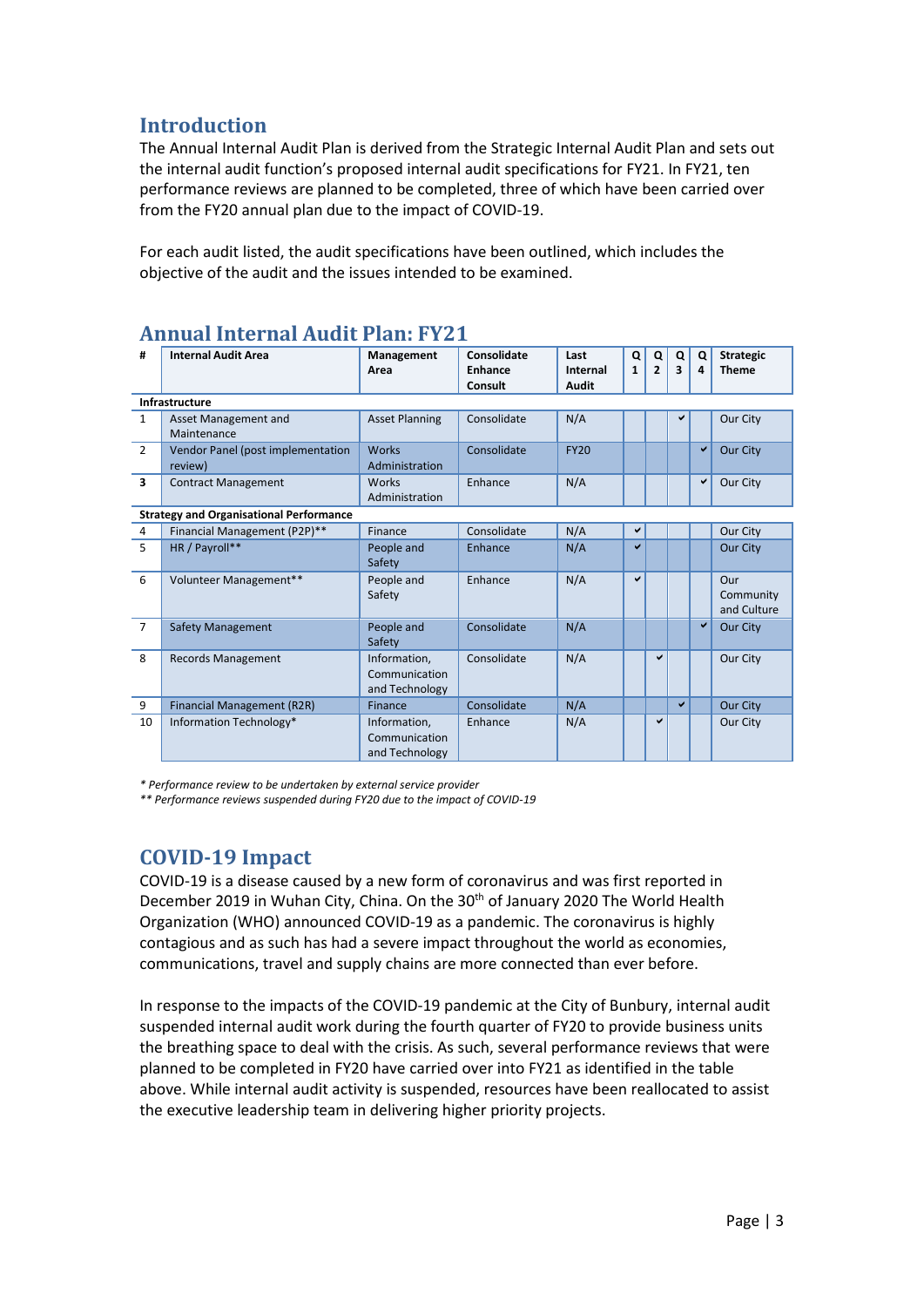The timeframe for which the City of Bunbury's operations will return to business as usual remains unclear. As such, the timing of the reviews identified in the table above are subject to change.

# <span id="page-32-0"></span>**Resource Requirements**

Staffing consists of one Internal Auditor. In addition, a budgeted amount has been set aside for the use of contractors to conduct assurance activities and service level reviews of a specialist nature.

#### <span id="page-32-1"></span>**Internal Audit Work Program Human Resources / Payroll July 2020** *Objective:* To review the control environment and procedures in place over the Human Resource Management function including payroll; recruitment; training and development; and records management. *Issue:* The City of Bunbury's employees are the most crucial component in driving success in relation to its strategic goals and objectives. In order to get the best out of its people a high functioning human resource management department is critical. The City of Bunbury's employee costs in 2018 were \$24.2 million and were the most significant category of expenditure outside of capital. Given the magnitude of expenditure and importance of the City's employees in driving organisational success it is important that the HR function is operating effectively. **Volunteer Management July 2021** *Objective:* The objective of the review is to assess the effectiveness of the City of Bunbury's processes when engaging and managing a volunteer. *Issue:* City of Bunbury volunteers help in the Bunbury Heritage Centre and Museum, Bunbury Regional Art Gallery, Bunbury Visitor Centre and Bunbury Wildlife Park filling a variety of roles and responsibilities. Volunteers also assist the City in hosting such events as the Christmas in the City and Sky Fest Australia Day celebrations. Whilst volunteers won't have a formal contract with the City of Bunbury it remains crucial that the processes around the on-boarding and management of the City's volunteers are robust and effective to ensure individuals act and work in accordance with the City's values and procedures. **Safety Management April 2021** *Objective:* To assess the City of Bunbury's compliance with Workplace Health and Safety legislation and standards in respect to management commitment; planning; consultation and reporting; hazard management; and training. *Issue:* The City of Bunbury has a responsibility, underpinned by law, to provide a safe working environment for its employees. In 2020 the City of Bunbury's OSH management system was subject to the triennial LGIS audit. The purpose of this internal review is to ensure all LGIS recommendations have been appropriately implemented and are operating as intended. **Asset Management and Maintenance January 2021** *Objective:* The objective of the audit is to evaluate and test the adequacy and effectiveness of the processes associated with the internal control components of City of Bunbury's asset management. *Issue:* As Bunbury's population grows and the residential density increases so does the demand on the City's infrastructure. As the City continues to promote itself as a destination to live,

invest and visit it must be prepared for the impact that this will have on its asset network. The City of Bunbury has an infrastructure network with a replacement cost of \$676 million. Given the significant value of the City of Bunbury's asset base and on-going renewal costs it is crucial that the organisation's asset management processes and controls are operating effectively.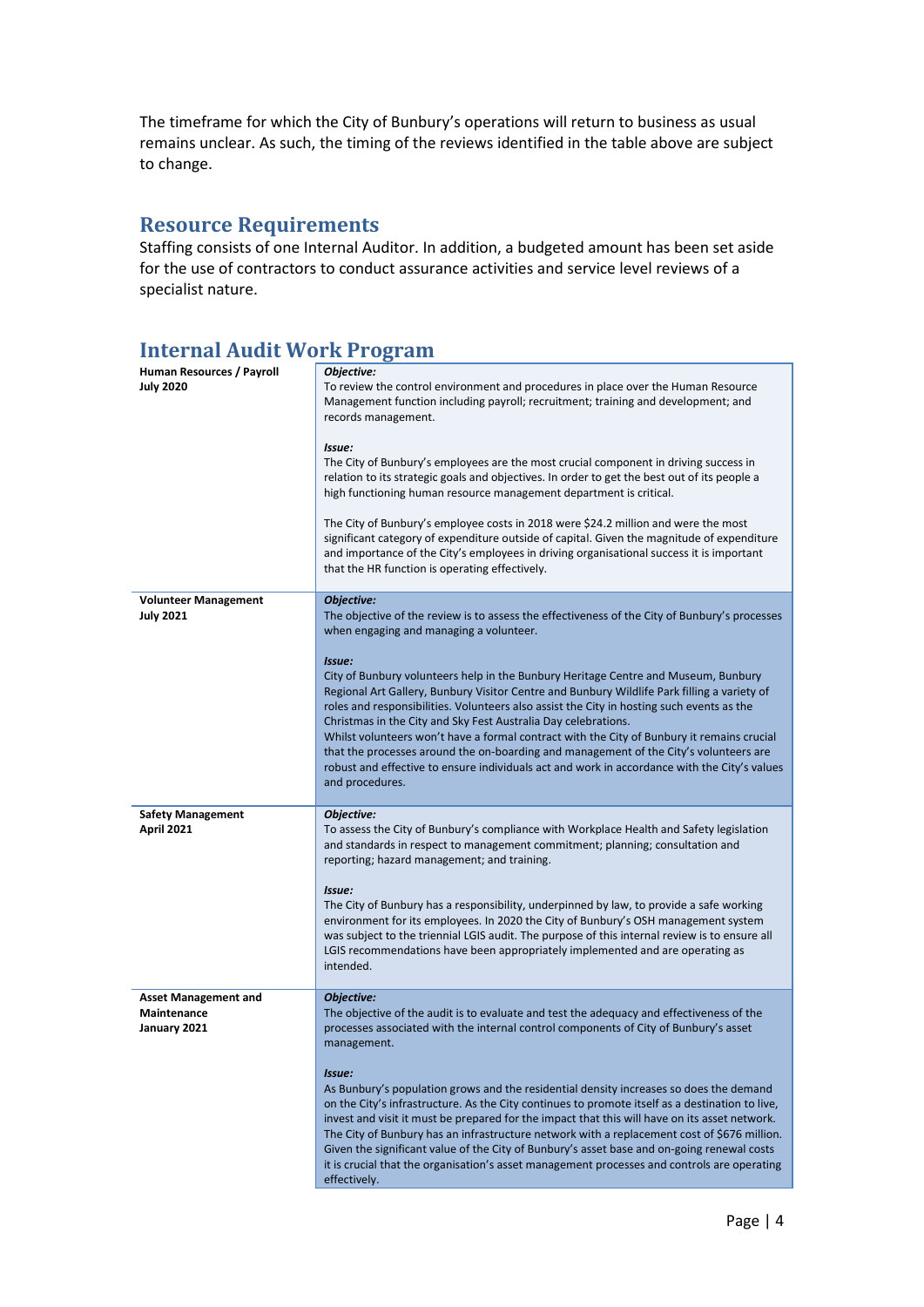| <b>Vendor Panel (post</b><br>implementation)<br>May 2021 | Objective:<br>To review the consistency at which Vendor Panel is utilised for procurement purposes as<br>required by the City of Bunbury's Procurement Council Policy.                                                                                                                                                                                                                                                                                                                                                                                                                                                                                                                                                                                                                                                                                                                                                                                                                                                                                                                                   |
|----------------------------------------------------------|----------------------------------------------------------------------------------------------------------------------------------------------------------------------------------------------------------------------------------------------------------------------------------------------------------------------------------------------------------------------------------------------------------------------------------------------------------------------------------------------------------------------------------------------------------------------------------------------------------------------------------------------------------------------------------------------------------------------------------------------------------------------------------------------------------------------------------------------------------------------------------------------------------------------------------------------------------------------------------------------------------------------------------------------------------------------------------------------------------|
|                                                          | Issue:<br>Internal control frameworks and practices within the City of Bunbury should assure that<br>procurement activities satisfy the entity's business needs and are suitably authorised, in<br>line with policies and procedures, and consistent with the principles of value for money,<br>open and fair competition, accountability, risk management, probity and transparency.                                                                                                                                                                                                                                                                                                                                                                                                                                                                                                                                                                                                                                                                                                                    |
|                                                          | Vendor Panel simplifies the RFx sourcing process, making it easier for operational buyers to<br>do the right thing, and gives the purchasing officer improved transparency and control. The<br>procurement internal review performed in FY20 identified Inconsistencies in the way<br>Vendor Panel was applied across the organisation which resulted in reduced process and<br>policy compliance along with incomplete data for reporting and monitoring purposes.                                                                                                                                                                                                                                                                                                                                                                                                                                                                                                                                                                                                                                      |
| <b>Contract Management</b><br><b>June 2021</b>           | Objective:<br>To review the framework and control environment in place over contract management to<br>determine if adequately designed, effectively implemented and aligns with industry best<br>practice.                                                                                                                                                                                                                                                                                                                                                                                                                                                                                                                                                                                                                                                                                                                                                                                                                                                                                               |
|                                                          | Issue:<br>In 2019 the City of Bunbury procured goods and services worth \$19 million and purchased<br>fixed assets worth \$15 million. A significant portion of these procurements involving<br>contracts.                                                                                                                                                                                                                                                                                                                                                                                                                                                                                                                                                                                                                                                                                                                                                                                                                                                                                               |
|                                                          | Procurement contracts vary in complexity, value, duration and risk, but all benefit from a<br>strong approach to contract management. Robust contract management processes<br>centred around the principles of probity, accountability and transparency help to ensure<br>that contracting is effective, meets the standards expected by the community and provides<br>good value for money for the ratepayer.                                                                                                                                                                                                                                                                                                                                                                                                                                                                                                                                                                                                                                                                                           |
| <b>Financial Management (P2P)</b>                        | Objective:                                                                                                                                                                                                                                                                                                                                                                                                                                                                                                                                                                                                                                                                                                                                                                                                                                                                                                                                                                                                                                                                                               |
| August 2021                                              | To review the framework and control environment in place over corporate credit cards,<br>accounts payable and budget management processes to determine if adequately designed,<br>effectively implemented and align with industry best practice.                                                                                                                                                                                                                                                                                                                                                                                                                                                                                                                                                                                                                                                                                                                                                                                                                                                         |
|                                                          | Issue:<br>The City of Bunbury's budgeted expenditure for 2019-20 is \$83.6 million. This comprises of<br>\$28.1million of capital works, \$53.2 million worth of operating expenditure (excluding<br>depreciation) and \$2.3 million for debt reduction. The City's expenditure is funded from<br>the following sources of revenue: \$39.6 million from general rates, \$18.4 million from<br>operating revenues (grants, fees and charges etc.), \$0.8 million from unspent grants<br>previously received, \$2.9 million from the disposal of assets, \$5.2 million transferred from<br>cash reserves, \$2.0 million from new loan borrowings, \$10.3 million from capital grants,<br>\$3.4 million in carried forward project funds, and \$1.0 million from 2018-19 surplus funds.<br>Considering such large cash flows, it is important that the City's financial management<br>processes are designed and operating effectively to ensure the City of Bunbury manages its<br>finances in an ethical and transparent manner and utilises its monetary assets to provide<br>value to its stakeholders. |
| <b>Records Management</b><br>October 2020                | Objective:<br>To determine if the City of Bunbury effectively manages its records to promote<br>accountable and transparent decision making.                                                                                                                                                                                                                                                                                                                                                                                                                                                                                                                                                                                                                                                                                                                                                                                                                                                                                                                                                             |
|                                                          | Issue:<br>Records can take many forms including letters, memos, emails, photos, videos, recordings<br>and social media posts. They are important because they are the corporate knowledge of<br>an organisation, independent of staff turnover. They may also form important evidence in<br>legal proceedings or have priceless value as an historic record. Most importantly, records<br>and good recordkeeping practice promote accountable and transparent decision making.<br>The State Records Act 2000 (the Act) sets the framework for records management of state<br>and local government entities. Under the Act, the State Records Commission is required to<br>produce standards and principles. The Act also requires all government entities, including                                                                                                                                                                                                                                                                                                                                     |
|                                                          | LGs, to develop a recordkeeping plan (RKP) outlining how they will comply with the<br>standards and principles.                                                                                                                                                                                                                                                                                                                                                                                                                                                                                                                                                                                                                                                                                                                                                                                                                                                                                                                                                                                          |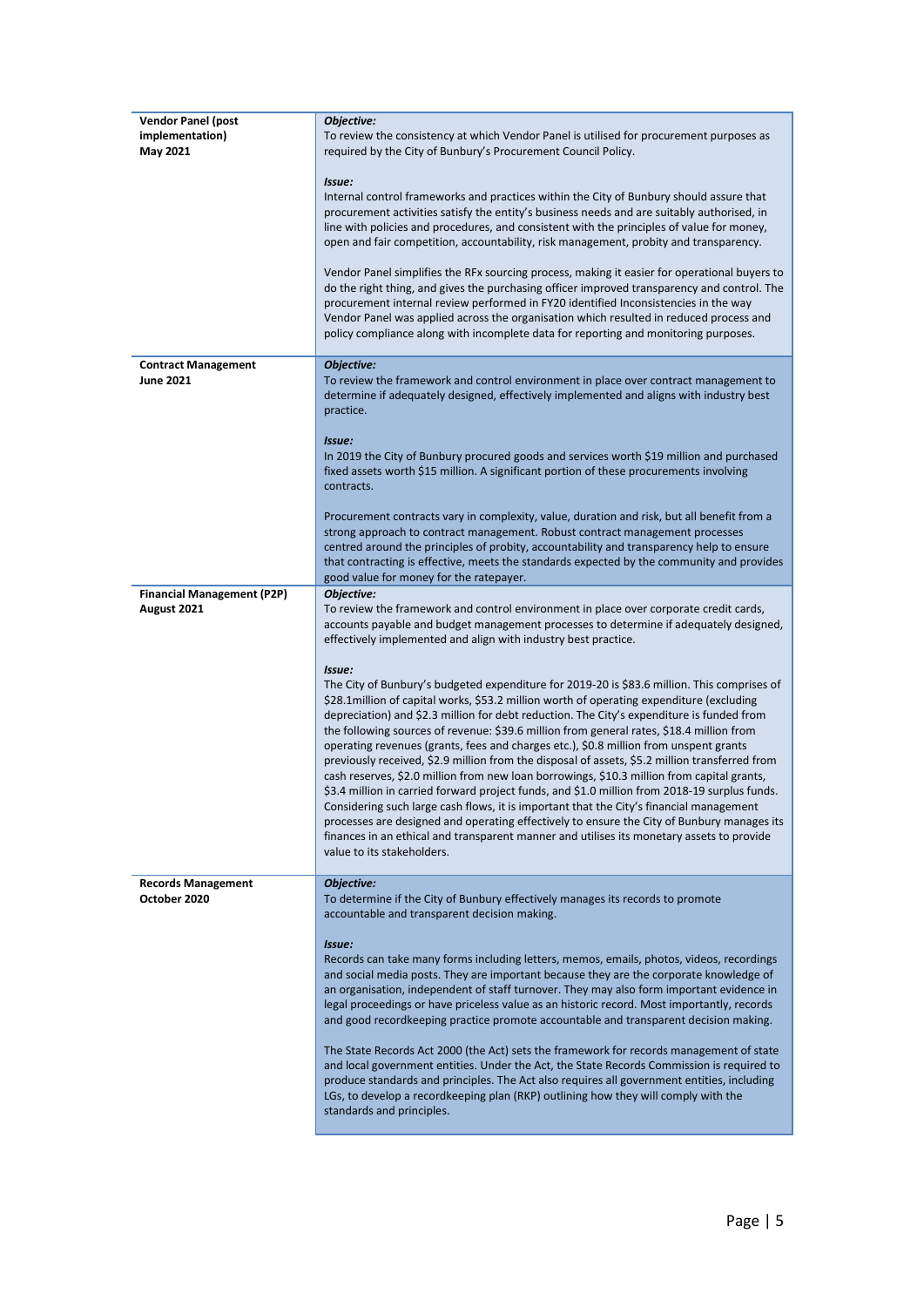| <b>Financial Management (R2R)</b><br><b>March 2021</b> | Objective:<br>To review the framework and control environment in place over the City of Bunbury's<br>revenue to receivables processes to determine if adequately designed, effectively<br>implemented and align with industry best practice.<br>Issue:<br>In FY20 the City of Bunbury earned \$56.8 million in revenue. This comprised of \$38.3<br>million of rates revenue, \$2.6 million of grants and subsidies, \$12.8 million of fees and<br>charges, \$1 million of contributions, reimbursements and donations, \$1.5 million of<br>interest earnings with the balance made up of other sundry income. Considering such large<br>cash flows, it is important that the City's financial management processes are designed and<br>operating effectively to ensure appropriate charges are levied and cash flows are<br>effectively managed through timely collection of accounts receivable balances.                                 |
|--------------------------------------------------------|---------------------------------------------------------------------------------------------------------------------------------------------------------------------------------------------------------------------------------------------------------------------------------------------------------------------------------------------------------------------------------------------------------------------------------------------------------------------------------------------------------------------------------------------------------------------------------------------------------------------------------------------------------------------------------------------------------------------------------------------------------------------------------------------------------------------------------------------------------------------------------------------------------------------------------------------|
| <b>Information Technology</b>                          | Objective:                                                                                                                                                                                                                                                                                                                                                                                                                                                                                                                                                                                                                                                                                                                                                                                                                                                                                                                                  |
| October 2020                                           | Review key controls over change management; data integrity; and user access and<br>permissions to assess the effectiveness of controls.<br>Issue:<br>Information Technology ("IT") environments continue to increase in complexity with ever<br>greater reliance on the information produced by IT systems and processes. It is crucial to<br>ensure systems are:<br>Developed, configured, and implemented to achieve management's objectives;<br>Changes to programmes and related infrastructure components are requested,<br>prioritised, performed, tested, and implemented in accordance with<br>management's objectives;<br>Transactions are processed completely and accurately, and that processing<br>problems are identified and resolved completely and accurately to maintain the<br>integrity of financial data; and<br>Only authorised access is granted to programmes and data upon authentication<br>of a user's identity. |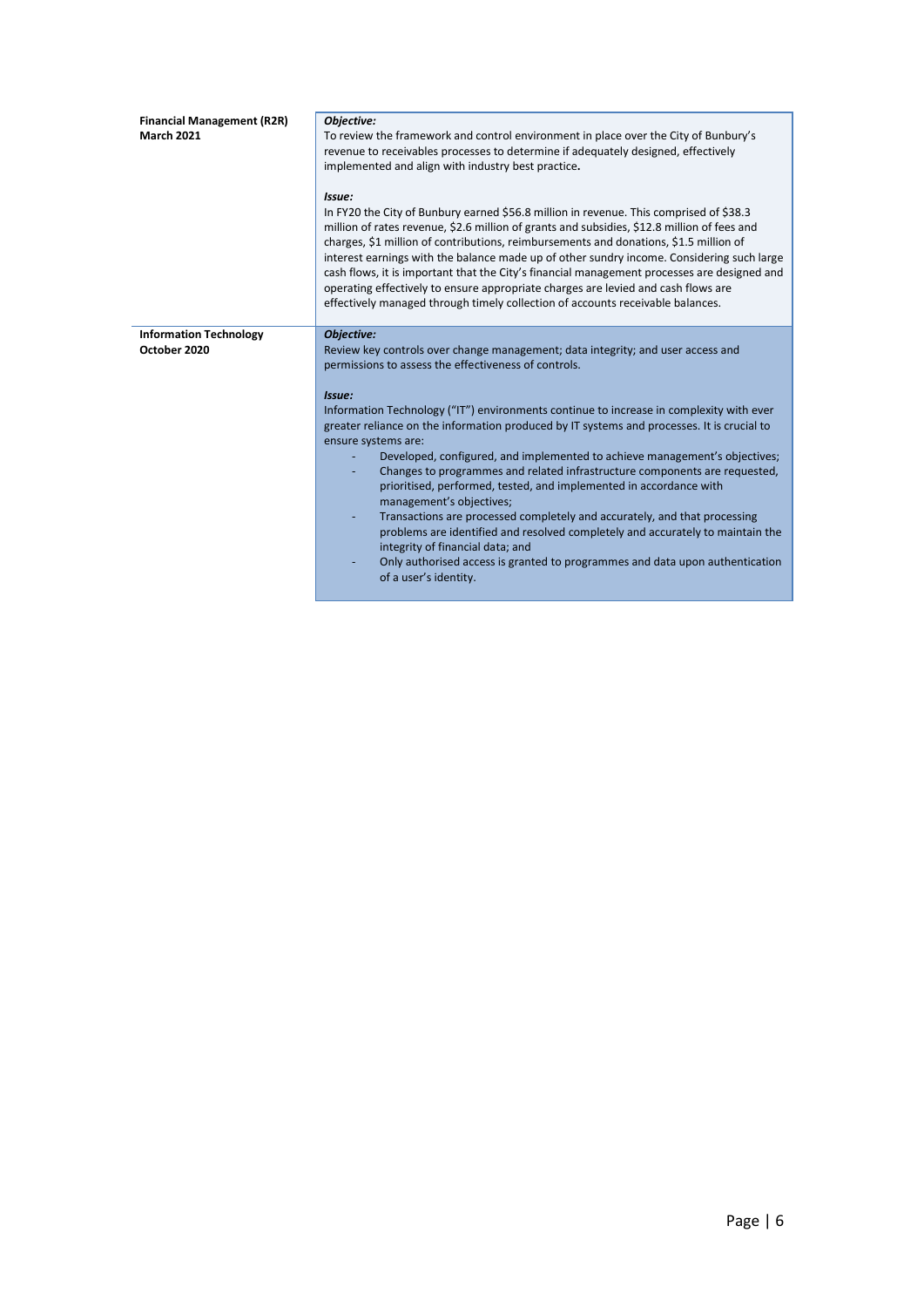# <span id="page-35-0"></span>**Appendix 1: Strategic Themes and Risks**

The strategic objectives below are those documented within the Strategic Community Plan 2018 – 2028.

| <b>Objective</b>                 | Cross reference to internal audit plan    |
|----------------------------------|-------------------------------------------|
| Our City                         | HR / Payroll                              |
|                                  | <b>Safety Management</b>                  |
|                                  | Asset Management and Maintenance          |
|                                  | Vendor Panel (Post Implementation Review) |
|                                  | Financial Management (P2P)                |
|                                  | <b>Records Management</b>                 |
|                                  | Financial Management (R2R)                |
|                                  | <b>Information Technology</b>             |
| <b>Our Community and Culture</b> | <b>Volunteer Management</b>               |
| <b>Our Places and Spaces</b>     | <b>NA</b>                                 |
| <b>Our Economy</b>               | <b>NA</b>                                 |

The risks included in the table below are those reported within the Operational Risk Register and Strategic Internal Audit Plan's Assurance Map.

| <b>Risk (Risk rating)</b>                                                              | Cross reference to internal audit plan                                                                                                                           |
|----------------------------------------------------------------------------------------|------------------------------------------------------------------------------------------------------------------------------------------------------------------|
| Unauthorised access to, release of or misuse and loss of<br>information<br>(High)      | HR / Payroll<br><b>Records Management</b><br><b>Information Technology</b><br><b>Contract Management</b>                                                         |
| Disruption to delivery of information necessary for business<br>operations<br>(Medium) | Financial Management (P2P)<br>Financial Management (R2R)<br>HR / Payroll<br>Records Management<br>Information Technology                                         |
| Non delivery of budgeted projects (including delayed<br>delivery)<br>(Medium)          | Vendor Panel (Post Implementation Review)<br><b>Contract Management</b>                                                                                          |
| Public Officer accepts benefits for favourable outcome<br>(Medium)                     | Financial Management (P2P)<br>Vendor Panel (Post Implementation Review)<br><b>Contract Management</b>                                                            |
| Theft and/or misappropriation of assets<br>(Medium)                                    | Financial Management (P2P)<br>HR / Payroll<br>Vendor Panel (Post Implementation Review)<br><b>Asset Management and Maintenance</b><br><b>Contract Management</b> |
| Incident at event that has received approval<br>(Medium)                               | Financial Management (P2P)<br>Safety Management<br>Asset Management and Maintenance                                                                              |
| Issue motivated person/s take control of part of a City-<br>owned facility<br>(Medium) | HR / Payroll<br><b>Safety Management</b>                                                                                                                         |
| Assault of worker in the conduct of duties<br>(Medium)                                 | HR / Payroll<br>Safety Management                                                                                                                                |
| Any person injured undertaking city approved activities<br>(Medium)                    | HR / Payroll<br>Safety Management                                                                                                                                |
| At fault damage to non-council property<br>(Medium)                                    | HR / Payroll<br><b>Safety Management</b><br>Asset Management and Maintenance                                                                                     |
| At fault vehicle/plant accident<br>(Medium)                                            | HR / Payroll<br>Safety Management<br><b>Asset Management and Maintenance</b>                                                                                     |